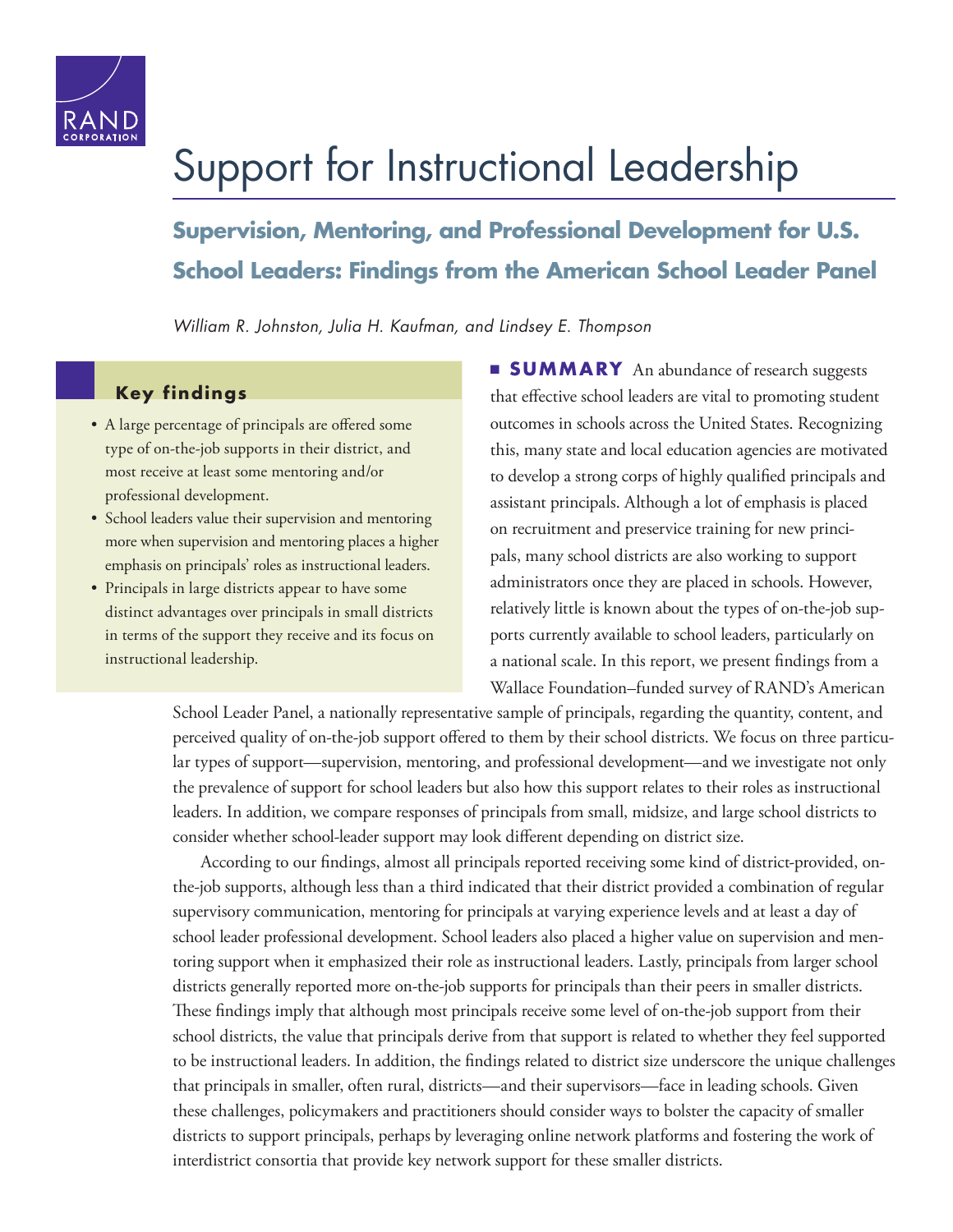#### **INTRODUCTION**

In the current era of high-stakes education reform, the performance of principals is often under intense scrutiny from policymakers, school districts, and the general public. Schools are often evaluated based on student achievement and growth indicators, and there is extensive research showing that principals can play a key role in support of student success, primarily through their impact on teachers' instruction (Alvoid and Black, 2014; Branch, Hanushek, and Rivkin, 2012; Grissom, Kalogrides, and Loeb, 2012; Louis et al., 2010; Supovitz, Sirinides, and May, 2010). Leithwood et al.'s research (2009), for example, points to school leadership as second only to classroom instruction in terms of school-level factors commonly associated with student outcomes.

It should come as no surprise, then, that many school districts and state education agencies seek to develop stronger corps of school leaders. Such efforts often focus on recruitment and preservice training programs for principals, with some attention also being paid to in-service programs that support principals after they have been placed in schools (Darling-Hammond et al., 2007; Doyle and Locke, 2014; Peterson, 2002). However, only a handful of studies have directly examined the quantity and quality of supports that principals receive once they are on the job, and results of those studies are mixed. For example, in their nationally representative analysis of principal professional development (PD), Grissom and Harrington (2010) found that not all PD resulted in increases in principal effectiveness. They specifically provided clear evidence of a negative relationship between university-based courses and principal effectiveness. In addition, Spillane et al. (2009) found that principals in one medium-size urban district received at least six days of district-provided PD a year, with 90 percent of principals agreeing or strongly agreeing that the PD in the past year provided them with useful knowledge and presented opportunities to improve their work. However, most of those principals also noted that the PD covered too many topics and lacked attention to their roles as instructional leaders.

 These findings by Spillane et al. (2009) underscore an important concern of the current study—how well U.S. principals are supported as instructional leaders. There is little doubt that an important part of principals' work is ensuring quality teaching (e.g., Honig, 2012; Supovitz, Sirinides, and May, 2010), and district-provided, on-the-job supports for principals may be key in developing their capacity in this area. For example, New York City's Community School District 2 developed an apprenticeship model of principal support that thoughtfully integrated

evaluation and mentoring with district-provided PD, which helped establish a culture of support with shared accountability for student success (Fink and Resnick, 2001). In addition, a study by Augustine et al. (2009) of 17 mostly urban school districts in ten states found that district-provided PD was positively associated with principals' time spent on instruction-oriented work such as classroom observations.

**The purpose of this report is to provide a more clear and comprehensive understanding of the supports that school leaders actually receive while they are on the job.**1 The Wallace Foundation, the underwriter of this report, has supported improvements in educational leadership for the past 15 years (e.g., Augustine et al., 2009; Bottoms and O'Neill, 2001; Fry et al., 2004; Turnbull, Riley, and MacFarlane, 2013; Turnbull, Riley, and MacFarlane, 2015). This report aims to complement the Foundation's work by describing the prevalence of support for principals across the United States and support for principals' roles as instructional leaders. Furthermore, by leveraging data from the nationally representative American School Leader Panel (ASLP), we can compare supports for school leaders across districts of different size. We ask three specific research questions:

- 1. What on-the-job supports for principals are available across American school districts?
- 2. To what extent do these supports emphasize principals' role in teachers' instruction, and how does that influence principals' perception of the quality of support they are receiving?
- 3. How does the quantity, quality, and format of on-the-job supports vary for principals in districts of different sizes?

To this point, research has not provided conclusive answers to these questions. While some research has investigated principal supports across a variety of school districts, minimal attention has been paid to how district context—and, particularly, district size—may play in the quantity, quality, and instructional focus of on-the-job supports for principals. Variation in district size across the country is enormous, with nearly one-fifth of districts having fewer than 250 students and several of the largest districts serving hundreds of thousands of students (Aritomi, Coopersmith, and Gruber, 2009). Some evidence suggests that large, predominantly urban districts can be laboratories for innovative models of school-leader training (Fink and Resnick, 2001; Mitgang, Gill and Cummins, 2013). An exemplar case can be found in the Wallace-funded Principal Pipeline Initiative (PPI), which is taking place in several large school districts across the country. The PPI involves a compre-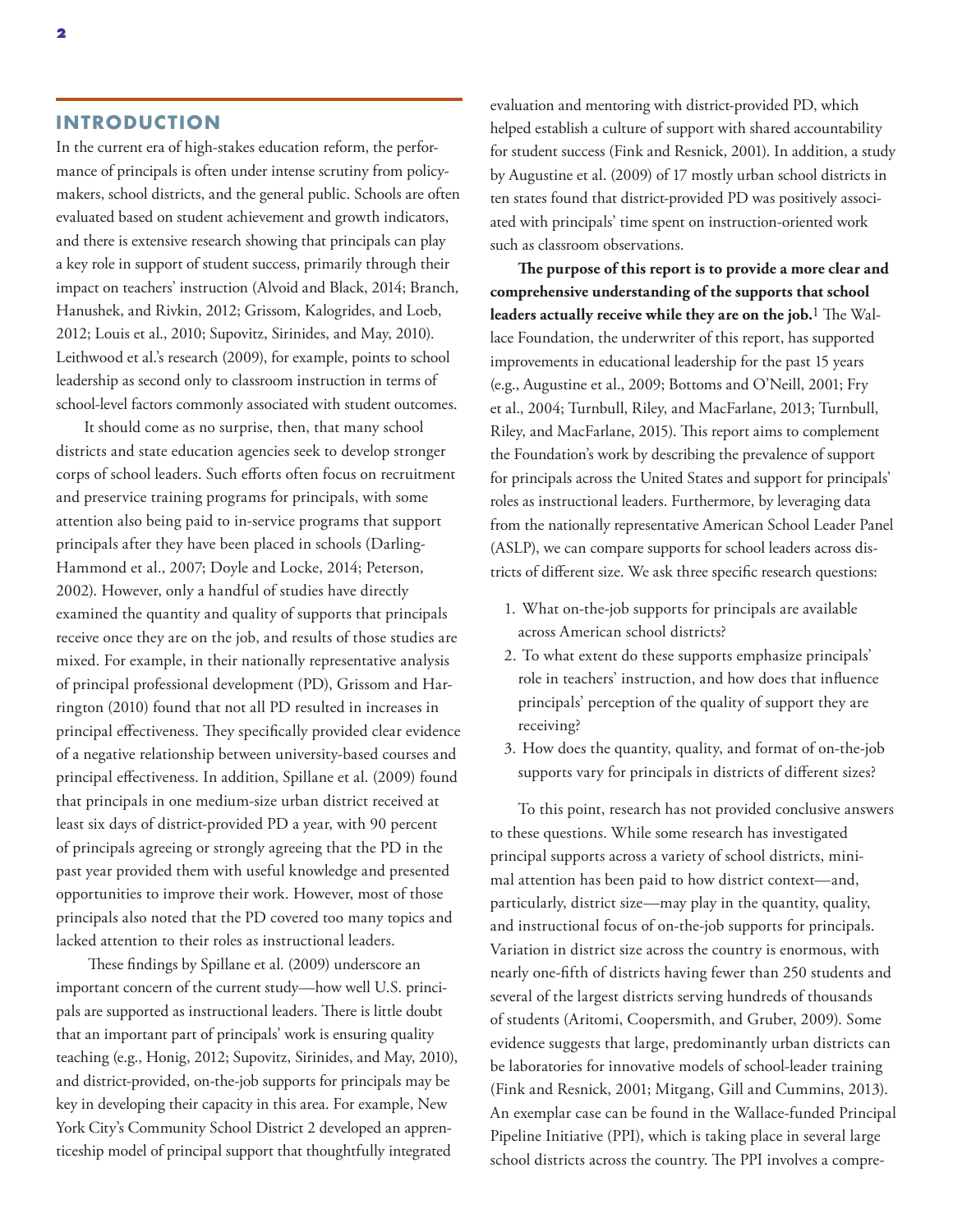# Many school districts and state education agencies seek to develop stronger corps of school leaders.

hensive strategy, including establishment of clear standards of effective school leadership and further development of three additional components intended to improve school leaders' capacity to facilitate effective instruction: preservice preparation, selective hiring and placement, and on-the-job supervision and support (Turnbull, Riley, and MacFarlane, 2013).

Furthermore, research suggests an acute lack of on-thejob support for principals in smaller and rural districts, which may be particularly important given that it is harder to recruit school leaders who are already highly qualified within such districts (Canales, Tejada-Delgado, and Slate, 2008; Salazar, 2007). For example, Duncan and Stock (2010) found that only 13 percent of new principals in the predominantly rural state of Wyoming received formalized mentoring from their districts. This finding is striking, as mentoring is required for new principals in school districts in more than half of the nation's states (Spiro, Mattis, and Mitgang, 2007). Furthermore, school leaders in rural districts can lack a peer support network given distances between districts and fewer school leaders working within smaller districts themselves (Hill, 1993; Salazar, 2007). Finally, smaller districts may only have one district administrator—the superintendent—who is solely responsible for supervising principals yet often has little time or resources to focus on principal growth opportunities.

Despite all this research suggesting likely differences in supports for school leaders between larger and smaller school districts, we are not aware of any clear empirical evidence on these differences. We are thus particularly interested in comparing the experiences of school leaders from districts of different sizes. We hypothesize that school leaders from larger districts will have more on-the-job supports available to them than their peers in smaller districts, despite the likely commensurate needs for support among all school leaders across the United States.

#### **SAMPLE AND DATA**

The data presented in this report come from a web-based survey administered by RAND to the American School Leader Panel (ASLP) from June through October 2015. The ASLP is

a randomly selected, nationally representative panel of U.S. public school principals for kindergarten through grade 12 (K-12).2 The ASLP members respond to periodic surveys about policies, practices, and the profession, allowing us to gain both detailed accounts of various topics and extensive longitudinal data. At the time of this survey, the ASLP had approximately 550 school leaders and 175 responded, resulting in a response rate of 32 percent. This low response rate may be attributable to a variety of factors. First, of course, principals are busy and may not be able to set aside adequate time for noncritical commitments. Second, the timing of the survey overlapped both the end of one school year around May/June and the beginning of the next one in August/September. Third, response rates for large, national surveys have been in decline in general. For example, a metastudy of 68 surveys in 49 studies by Cook, Heath, and Thompson (2000) found an average 39.6-percent response rate among national survey studies. Similarly, Jacob and Jacob (2012) found that average response rates of school principals in Michigan to web-based surveys ranged from about 15 to 45 percent, with highest response rates among principals who received a small monetary incentive to complete the survey. Although our response rate is consistent with these trends, our use of weights attempts to account for much of this bias due to nonselection into the panel and nonresponse for this particular survey.<sup>3</sup>

To facilitate the comparison of respondents from school districts of different sizes, the sample was split into three subgroups. We identified districts with less than 5,000 students as "small" districts, and those above 25,000 students as "large" districts, which resulted in a midsize group of districts with between 5,000 and 25,000 students. This imprecise distinction is not ideal, given that district size varies widely in the United States, as well as in our sample (we have respondents working in districts with fewer than 50 students and others in the hundreds of thousands), and these subgroups will not allow for finer-grained distinctions among some districts. Nonetheless, these demarcation points in district size represent our best effort at making comparisons given the information and sample size available.4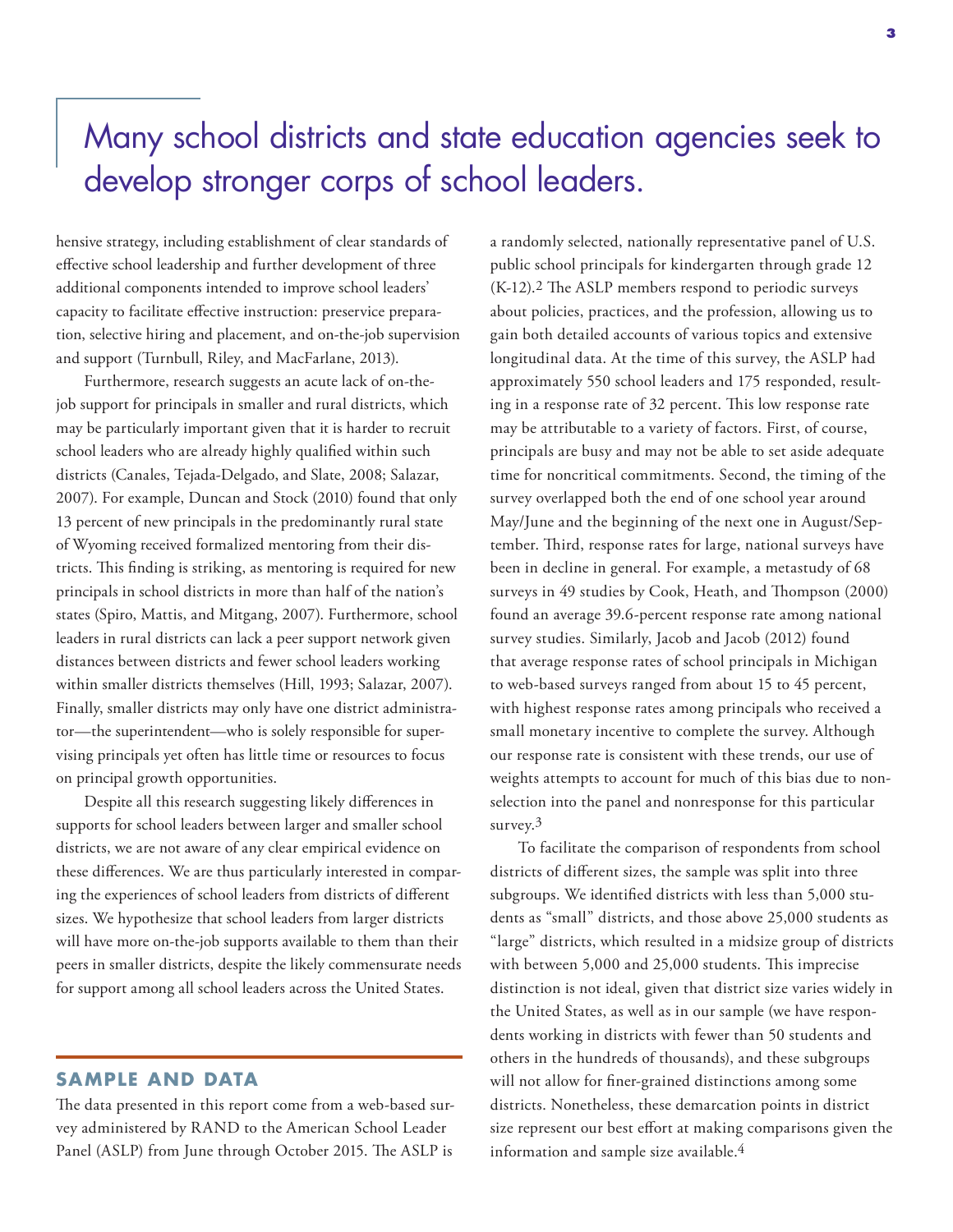#### **Table 1. Principal Demographics**

|                                   | <b>Full Sample</b><br>$(n=175)$ | <b>Small Districts</b><br>$(n=87)$ | <b>Midsize Districts</b><br>$(n=56)$ | <b>Large Districts</b><br>$(n=32)$ |
|-----------------------------------|---------------------------------|------------------------------------|--------------------------------------|------------------------------------|
| Years of experience               | 8.4(6.7)                        | $9.1$ (7.5)                        | $7.5$ $(5.0)$                        | $8.4$ (7.0)                        |
| Number of students in school***   | 530.3 (346.2)                   | 483.3 (288.7)                      | 611.0 (429.6)                        | $618.7$ $(252.5)$                  |
| Number of students in district*** | 28,887.9 (79,587.5)             | 1,972.0 (1,458.1)                  | 11,887.4 (5,083.4)                   | 126,448.8 (148,173.7)              |
| Grade level                       |                                 |                                    |                                      |                                    |
| Elementary (K-5)                  | 69%                             | 68%                                | 69%                                  | 72%                                |
| Secondary (6-12)                  | 31%                             | 32%                                | 31%                                  | 28%                                |
| School composition**              |                                 |                                    |                                      |                                    |
| Greater than 75% FRL              | 23%                             | 26%                                | 21%                                  | 36%                                |
| 25% to 75% FRL                    | 61%                             | 66%                                | 66%                                  | 37%                                |
| Up to 25% FRL                     | 16%                             | 8%                                 | 13%                                  | 25%                                |
| Urbanicity***                     |                                 |                                    |                                      |                                    |
| City                              | 31%                             | 15%                                | 46%                                  | 46%                                |
| Suburb                            | 30%                             | 26%                                | 22%                                  | 34%                                |
| Town                              | 12%                             | 22%                                | 26%                                  | $0\%$                              |
| Rural                             | 27%                             | 37%                                | 6%                                   | 20%                                |

NOTE: Standard deviations in parentheses and italics. Asterisks indicate significant differences among respondents from different-sized districts, according to t-test or chi-square test \*\*\* p<.0001; \*\*p<.01.

As Table 1 indicates, our sample of principals worked in a variety of settings, with some important differences to note between our subsamples of school leaders from large, midsize, and small districts. For example, school leaders from larger districts were more likely to be from urban and suburban settings and work in larger schools than their peers from smaller districts (mean enrollment=618 in large districts compared with 611 and 483 in midsize and small districts, respectively). Furthermore, school leaders in small and midsize districts were more likely to work in schools with moderate poverty levels (of 25 to 75 percent free and reduced priced lunch students) than principals from large districts. Finally, as expected, principals from large and midsize districts were more likely to work in urban environments than their counterparts in small districts.5 Thus, even though we present some differences in responses of principals from districts of different sizes, we acknowledge that at least some of these differences may be attributable to factors that are intertwined with district size, such as the size and structure of district central offices.

Our findings are summarized in the next section, divided into three subsections. The first subsection discusses the quantity and perceived quality of principal supervision, mentoring, and PD for our sample as a whole. The second subsection presents results on supports related to principals' roles as instructional leaders, particularly the value that principals

place on supervision and mentoring that focuses on helping school leaders improve teachers' instruction. In the third subsection, we discuss variation in principal supports, including the frequency of supervision, mentoring, and PD opportunities. We conclude with a section discussing the findings' implications for policymakers and practitioners.

#### **RESULTS**

Our results highlight three key takeaways regarding support for school leaders across the United States:

- A large percentage of principals are offered some type of on-the-job supports in their district, and most receive at least some mentoring and/or PD.
- School leaders value their supervision and mentoring more when that supervision and mentoring places a higher emphasis on principals' roles as instructional leaders.
- Principals in large districts appear to have some distinct advantages over principals in small districts in terms of the support they receive and its focus on instructional leadership.

We describe these findings in more detail in the following section.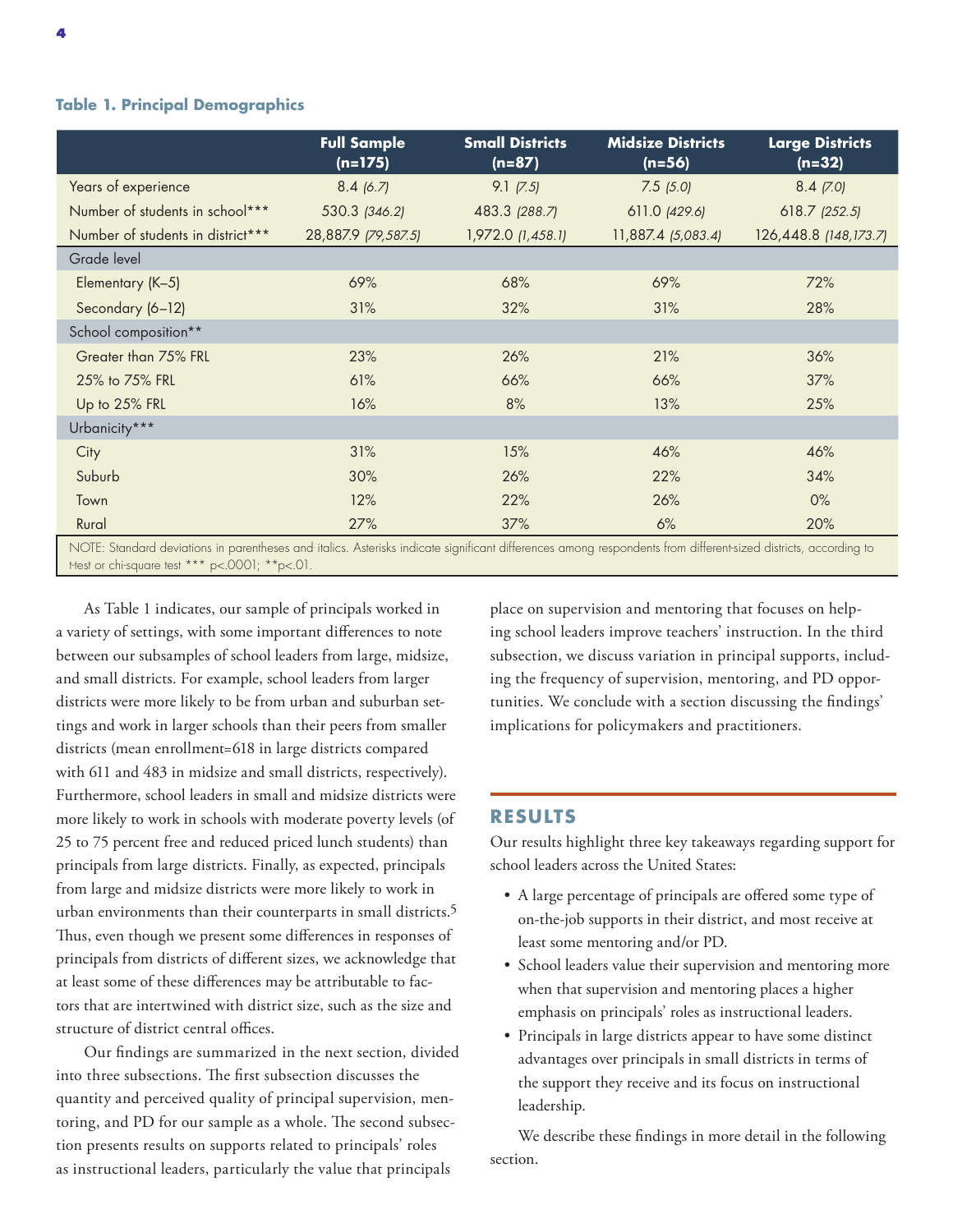#### **Prevalence of Supports for School Leaders**

Here, we summarize principals' reports about the districtprovided supports that are available to them and their assistant principals (APs), including descriptive information regarding who supervises school leaders and supervisory communication with school leaders, the prevalence of ongoing mentoring or coaching for principals and APs, and the frequency of districtprovided PD that specifically targets school leaders.

# *Almost all principals reported spending time with their supervisors during a typical month, regardless of who their supervisor was.*

We asked principals, "Is your direct supervisor the district superintendent or another person?" A little more than half of all principals in our sample (57 percent) reported being supervised by their district superintendent, whereas the rest reported being supervised by someone else. Principals listed various titles for the person who supervised them if it was not their superintendent. Many noted their supervisor was someone with "superintendent" in his or her title, including, for example, "area superintendent," "assistant superintendent," and "associate superintendent." A fair number of respondents also provided a title for their supervisor indicating that he or she focused on "elementary" or "secondary" education (e.g., "director of elementary education" or "assistant superintendent for secondary schools"). A handful of others indicated being supervised by a director or supervisor of curriculum or instruction (e.g., "instructional superintendent" or "director of curriculum").

Regardless of the title of the principals' supervisors, almost all of our respondents (99 percent) indicated spending at least some time each month in meetings or communicating with their respective supervisors. More than half of principals (56 percent) reported spending three or more hours per month with their supervisors, with 21 percent reporting that they spent six or more hours in communication with their supervisors per month. On the other side of the distribution, 18 percent reported spending less than one hour per month in meetings or communication with their supervisors. The difference in the distribution of communication time for those who were overseen by their district superintendent compared with those overseen by someone else was not statistically significant, and these data suggest that almost all principals have at least some supervisory contact during a typical month of the school year.

# *Mentoring was generally available for new and struggling principals and assistant principals, but fewer respondents indicated it was a districtwide requirement.*

Survey respondents were asked a series of questions about whether their district provided mentoring or coaching (hereafter referred to as mentoring) for first-year principals, secondyear principals, principals beyond their second year and lastly—for struggling principals. The same questions were asked about mentoring and coaching for APs. We also asked whether mentoring was required or just available for all or some school leaders in each group. Respondents' answers to these questions varied depending on the level of experience of the principals in question (see Figure 1). For example, 80 percent of respondents said their district made mentoring available to first-year principals, 61 percent said the same for second-year principals, and 69 percent of respondents said that "struggling" principals had access to mentoring. However, only 43 percent of respondents said mentoring was available for principals with three or more years of experience.

Although mentoring was available in most principals' school districts, far fewer indicated it to be a systematic requirement. Only 49 percent of principals indicated their districts required mentoring for first-year principals, and requirements for mentoring dropped steeply when considering second-year principals

(20 percent), principals in their third year and beyond (6 percent), and principals considered to be struggling (21 percent).

We observed similar patterns regarding the availability and requirements of AP mentoring, compared with principal mentoring. Specifically, higher percentages of survey respondents reported available mentoring for new and struggling APs, and low percentages indicated that such mentoring was a requirement in their school districts.

# *Most principals reported school leader–specific professional development opportunities were provided by their district, both during the school year and over the summer.*

When asked about the frequency of district-provided PD activities specifically for principals, only 11 percent of respondents indicated this type of support was not available at all. More than 40 percent reported that PD for principals was available on a monthly or more frequent basis, with 33 percent also indicating PD for APs was available monthly or more frequently.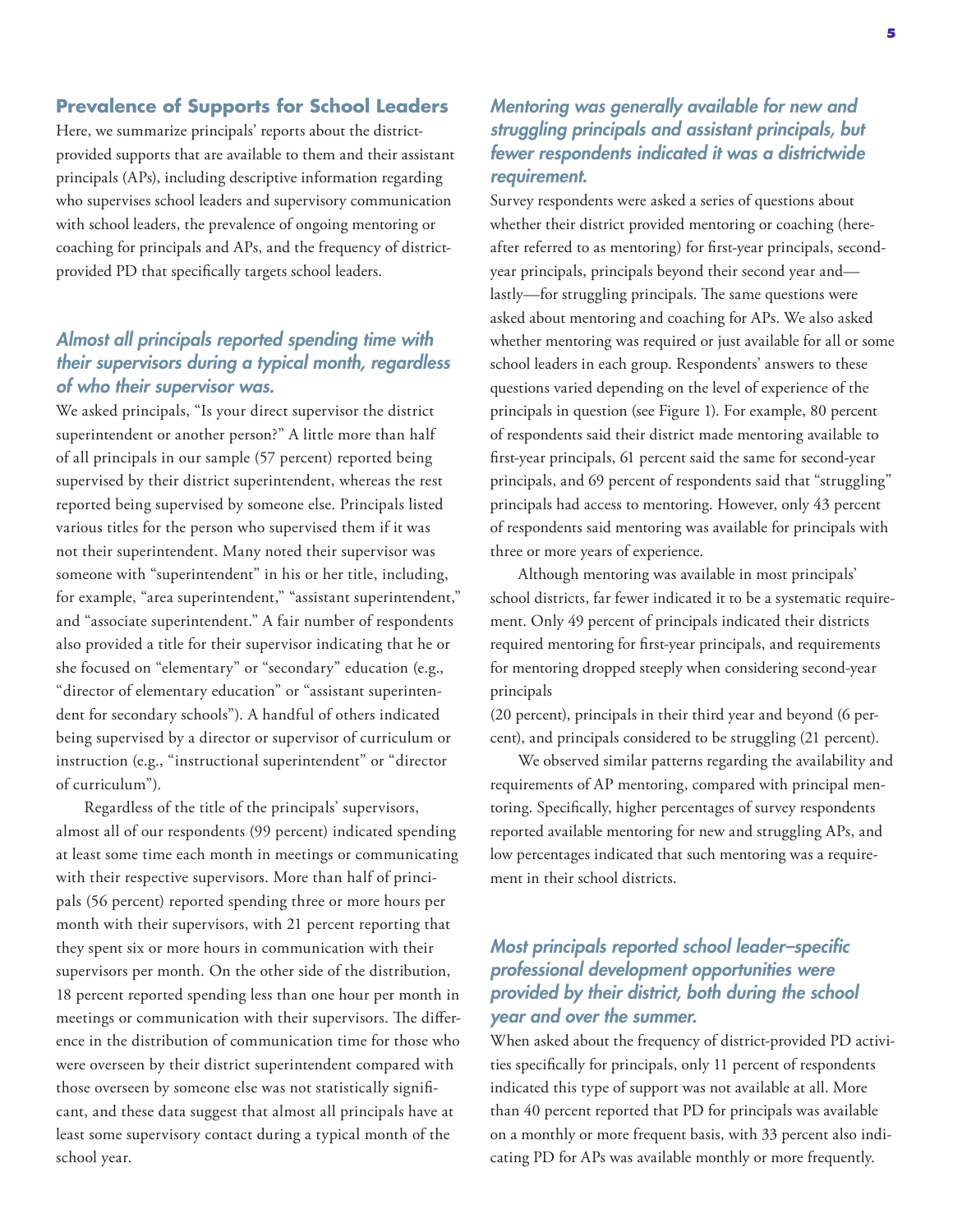

#### **Figure 1. District-Provided Mentoring for Principals with Different Levels of Experience**

Similarly, 84 percent of respondents indicated at least one day of PD was offered by their district during the summer months and 39 percent reported four or more PD days for principals being offered in the summer.

Most principals appeared to take advantage of this PD. We also asked principals whether they participated in the PD available in their district. Seventy-nine percent of respondents indicated participating in both summer and school-year PD for principals, with only 3 percent indicating they did not participate at all during either time period.

# *Less than a third of principals indicated working in districts that offer a combination of all three types of on-the-job support: supervision, mentoring, and professional development.*

We created an indicator of "high support" and "low support" for principals based on their reports of their districts offering regular supervision, mentoring, and PD during the school year and over the summer. Specifically, principals were considered to be working in "high support" districts if they reported more than an hour of supervisory contact in a typical month, if their district had mentoring available for principals of all experience levels, and if their district provided at least one day of PD for principals both during the school year and over the summer. On the other hand, principals were labeled as working in "low support" districts if none of those conditions were true. We found that only 1 percent of respondents worked in "low support" districts that provided none of these services to principals, which was encouraging. However, less than a third (32 percent) of principals indicated working in districts that provided all of these forms of support. In other words, around two-thirds of principals reported the availability of some but not all three forms of support, suggesting there is a great deal of variation in the menu of supports available from district to district.

# **Support for Principals' Roles as Instructional Leaders**

Here, we summarize findings related to district supports for instructional leadership. Specifically, we consider the extent to which principals reported that their communication with their supervisor and principal mentoring focused on teachers' instruction, as well as the value that respondents placed on that instructional focus.

**RAND** *RR1580-1*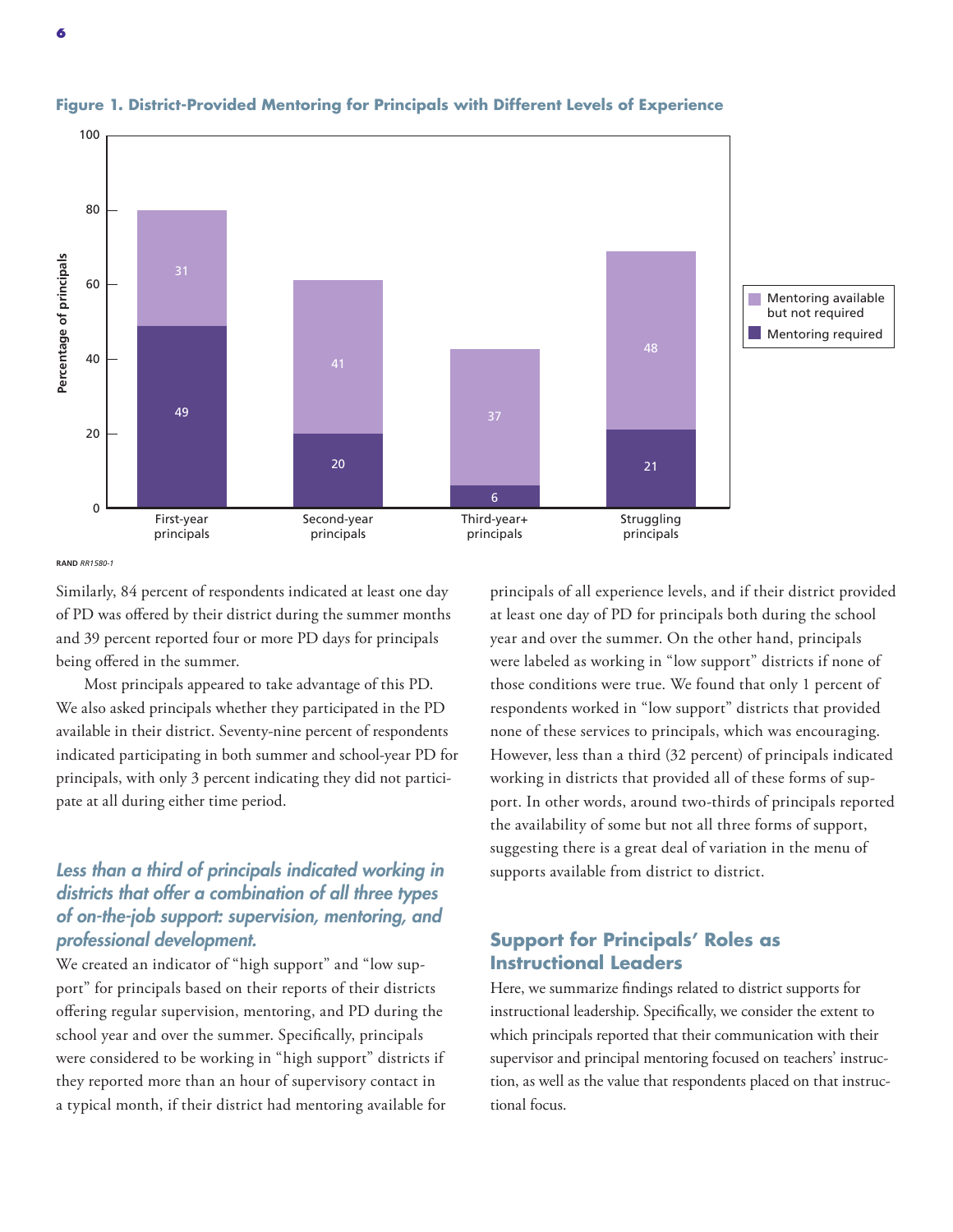# *Those principals overseen by someone other than their superintendent reported spending more time on teachers' instruction than those overseen by their superintendent.*

When asked about the extent to which their communication and meetings with their supervisor "emphasize ways to improve teachers' instruction," only 10 percent of principals indicated "not at all," with 34 percent saying yes "to a limited extent," 35 percent indicating "somewhat" and the remaining 21 percent saying the interaction was focused on instruction "to a great extent." When comparing the responses for principals overseen by someone other than the superintendent with those who were supervised by their superintendent, noticeable differences emerge. As indicated in Figure 2, principals' reports of the focus on instruction in supervisory meetings being either "somewhat" or to a "great extent" were 11 percentage points higher among principals supervised by someone other than their superintendent. These findings suggest principals are more likely to get support for their roles as instructional leaders in districts that provide principal supervision by someone other than the school district

#### **Figure 2. Focus on Instruction in Principals' Communications and Meetings with Their Supervisors**



NOTE: The difference in the distribution of principals' reports of extent of focus on instruction was significant among principals overseen by their superintendent versus another person (p<0.05). **RAND** *RR1580-2*

superintendent. These findings may reflect that superintendents who supervise principals may also have multiple other roles within their districts and may have less time to focus on principals' role in teachers' instruction.

# *Principals who reported a high instructional focus in communications with their supervisors also placed a high priority on increasing supervisory time.*

Principals were also asked, "If you had the opportunity to increase the amount of time you spend with your supervisor, how would you prioritize that opportunity in relation to your other work?" Overall, 50 percent of principals placed a minor priority or no priority on the opportunity to increase the time spent with their supervisor, whereas the other half of principals placed a moderate or major priority on increasing that time. However, as noted in Figure 3, among those principals who had reported that their communication with their supervisor focused to a great extent on instruction, the percentage placing a moderate or major priority on increasing time spent with their supervisor was 78 percent, compared with only 39 percent among those who report that no time with their supervisor is focused on instruction. Principals thus appeared to find their supervisory experiences more valuable and worth increasing if the time with their supervisor focused more on teachers' instructional improvement.

# *Principals placed a higher value on mentoring that was focused more on teachers' instruction.*

Among principals who reported receiving mentoring in the past year (approximately 45 percent of the total sample), more than 70 percent reported it to be moderately or very valuable. However, importantly, school leaders were also more likely to value the mentoring they received when they thought the mentoring focused more on instructional improvement. Specifically, we asked school leaders about the extent to which their mentoring during the past year emphasized ways to improve teachers' instruction and the value of that mentoring. Fifty-six percent of respondents who indicated their mentoring focused on improving teachers' instruction "to a great extent" also said the mentoring was highly valuable, with the remaining 44 percent saying it was moderately valuable (see Figure 4). On the other hand, most school leaders whose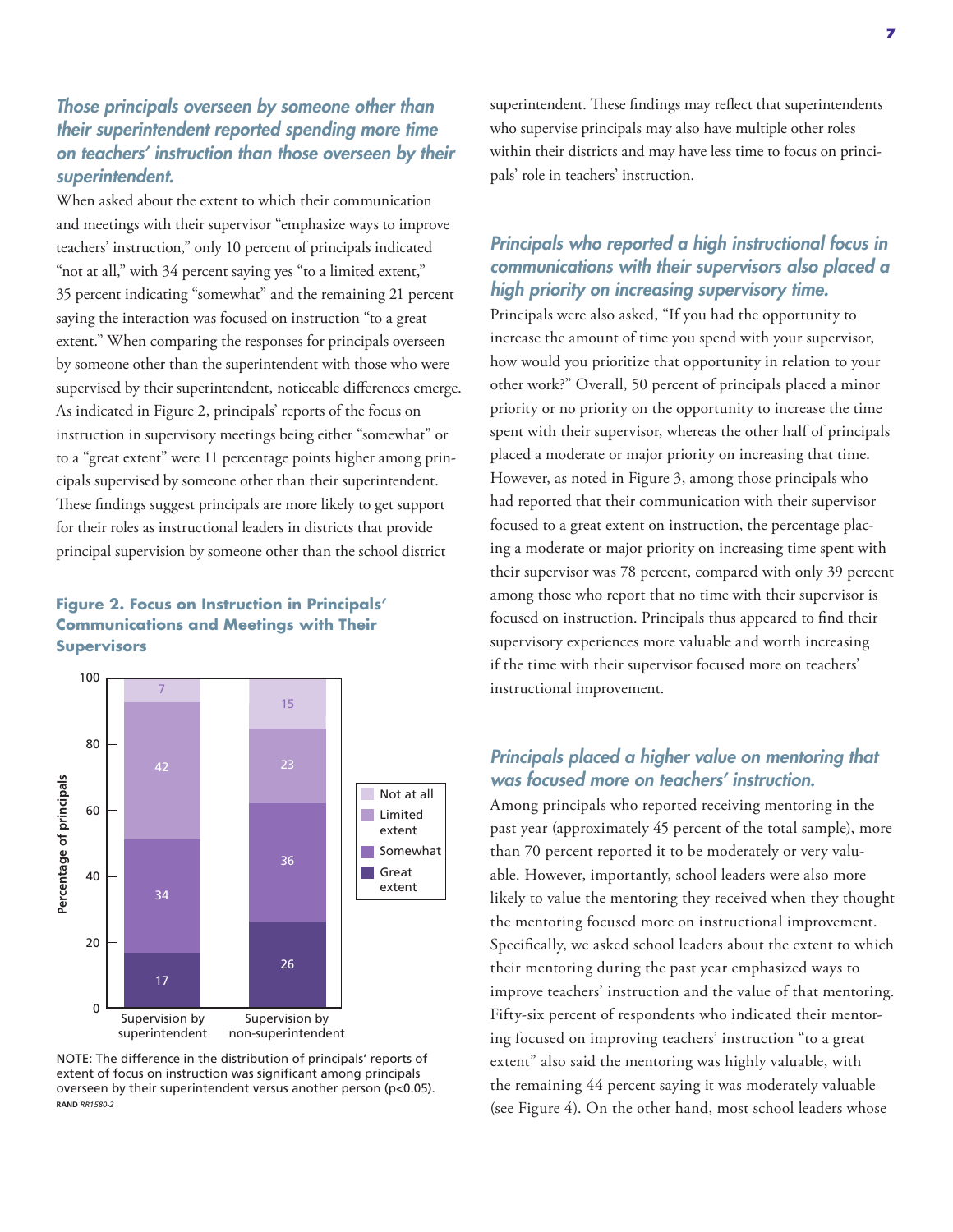

**Figure 3. Priority Placed on Spending More Time with Supervisor, by Extent to Which Supervision Focused on Instruction**

**Extent to which time with supervisor is focused on instruction**

NOTE: The difference in the distribution of principals' reports of time spent with their supervisor was significant depending on the extent to which principals reported a focus on instruction in supervisory communication (p<0.001). **RAND** *RR1580-3*

# **Figure 4. Principal-Reported Value of Mentoring, by Extent of Focus on Teachers' Instruction During Mentoring**





NOTE: The difference in the distribution of reports of mentoring value and extent of focus on instruction was statistically significant (p<0.001). **RAND** *RR1580-4*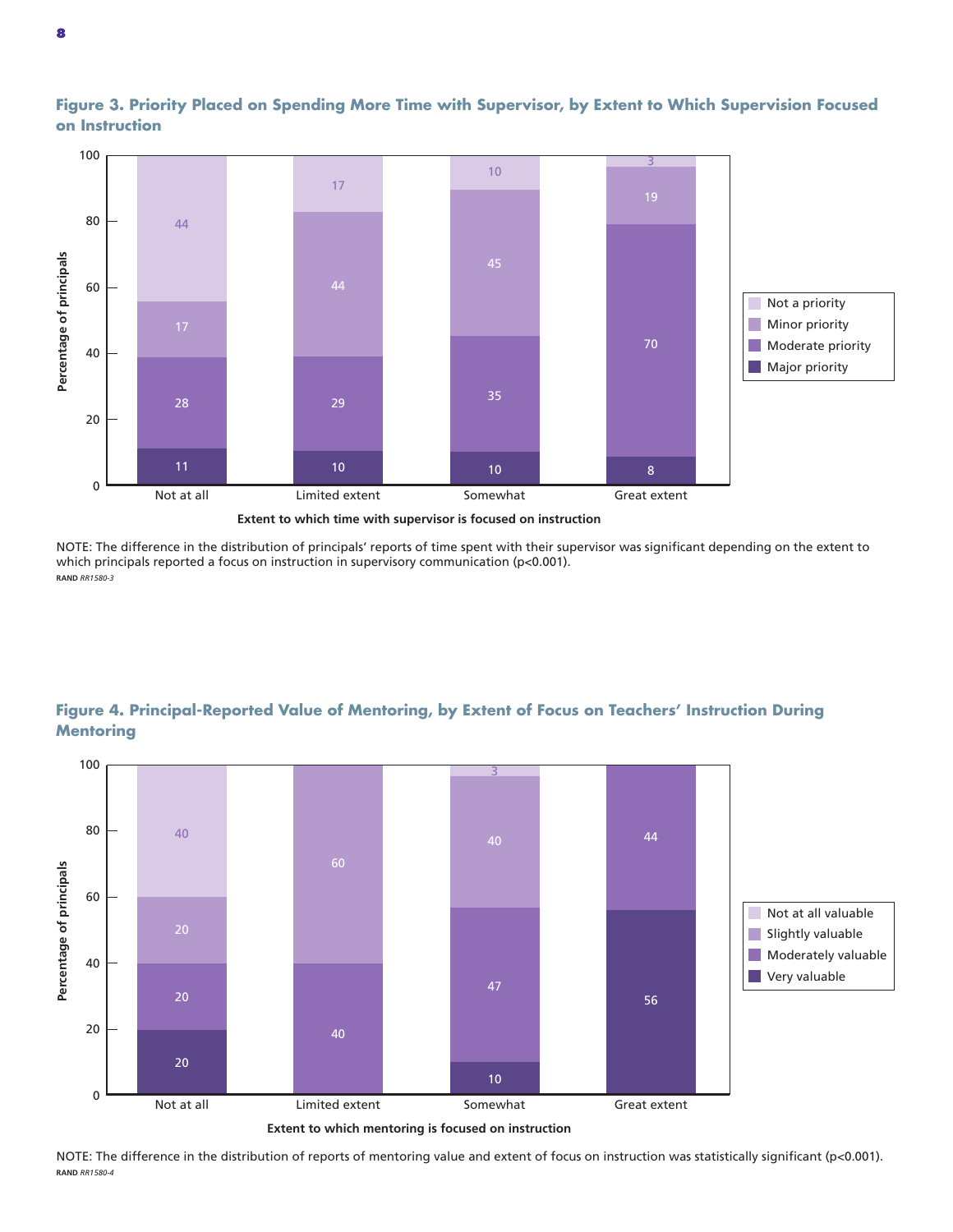mentoring had limited or no focus on instruction reported their mentoring experience as being slightly valuable or not valuable at all.

## **Differences in School-Leader Support in Small, Midsize, and Large School Districts**

Here, we summarize findings related to differences in the prevalence and instructional focus of supports for principals from districts of three different sizes: those with 5,000 or fewer students, those with between 5,000 and 25,000 students, and those with more than 25,000 students.

# *Supervisors from larger school districts were more likely to be someone other than the superintendent and to emphasize instruction in their communication with principals.*

Although the amount of time that principals indicated they spent with their supervisors did not vary by district size, we did find that principals in smaller districts were more likely to have the superintendent serve as their supervisor. Specifically, 83 percent of principals in small districts were supervised by their superintendents, compared with 42 percent in midsize districts and only 21 percent in large districts. This suggests, perhaps unsurprisingly, that larger districts are likely to have larger central offices that might allow for job specialization of supervisory roles.

Perhaps it logically follows from these differences in supervisor roles in larger districts that supervisory communication in larger districts was also more likely to emphasize ways to improve teachers' instruction. Seventy percent of principals from large districts reported at least "somewhat" of an emphasis on teachers' instruction in their communication with their supervisors, compared with 58 percent in midsize districts and 48 percent in small school districts. At the other end of the distribution, we found that 51 percent of principals from small districts reported supervisory contact with little or no emphasis on instructional improvement, compared with 42 percent in midsize districts and only 30 percent in large districts.

### *Principals from large school districts reported more available mentoring from their school districts throughout the course of their careers.*

Those in larger districts were much more likely to report that mentoring for first-year principals was required in their district than their peers in smaller districts. Specifically, 82 percent of school leaders in large districts reported that mentoring was required for first-year principals, compared with only 60 percent in midsize districts and 29 percent in smaller districts. Principals from large districts also indicated greater altogether levels of access to mentoring for first-year principals—94 percent in large districts reported the presence of any mentoring for school leaders compared with 84 percent in midsize districts and 71 percent in small districts.

As Figure 5 illustrates, these statistically significant disparities in principals' reports about mentoring requirements and availability carry through when being asked about support for second-year principals and those in their third year and beyond. Furthermore, as the far right set of columns demonstrate, "struggling" principals, however defined, were less likely to receive mentoring support in small districts.

# *Assistant principals in larger school districts received more mentoring than those in smaller districts, according to principal reports.*

Among principals who work in districts with APs, we found a similar pattern of disparate mentoring resources among small, midsize, and large districts. Specifically, 78 percent of principals in large districts reported that mentoring was required for first-year APs, compared with only 44 percent in midsize districts and 41 percent in smaller districts. Principals from large districts were also more likely to report mentoring being generally available for new APs. For example, 91 percent of leaders in large districts reported that mentoring was available for first-year APs, compared with 70 percent in midsize districts and 71 percent in smaller districts (see Figure 6). Furthermore, as Figure 6 illustrates, these associations between district size and mentoring persist for APs in their second year or more of work as an administrator. That is not the case, however, when considering APs they consider to be "struggling," as there was no statistically significant association between district size and district-provided mentoring for struggling APs.

# *Principals from larger school districts reported more principal-specific professional development opportunities than those from smaller districts.*

Although school leaders generally reported access to districtprovided PD opportunities that were specifically designed for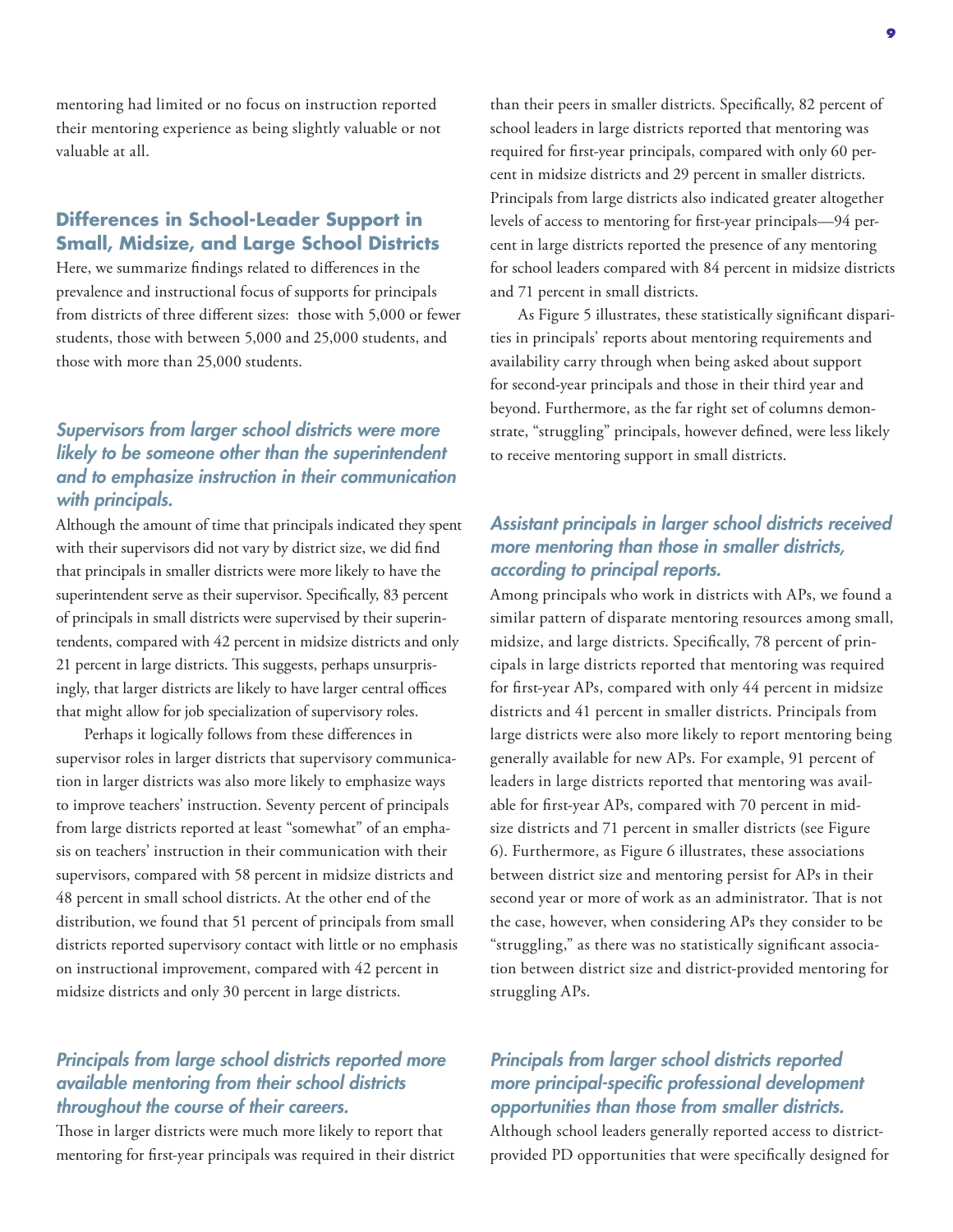

**Figure 5. Availability and Requirements for Principal Mentoring, According to Reports of Principals from Small, Midsize, and Large Districts**

NOTE: Asterisks indicate difference in the distribution of reports from principals in districts of different sizes was statistically significant  $(*** = p < 0.001, ** = p < 0.01, * = p < 0.05).$ **RAND** *RR1580-5*



**Figure 6. Availability and Requirements for Assistant Principal Mentoring, According to Reports of Principals from Small, Midsize, and Large Districts**

NOTE: An asterisk (\*) indicates that the difference in the distribution of reports from principals in districts of different sizes was statistically significant (p<0.05). **RAND** *RR1580-6*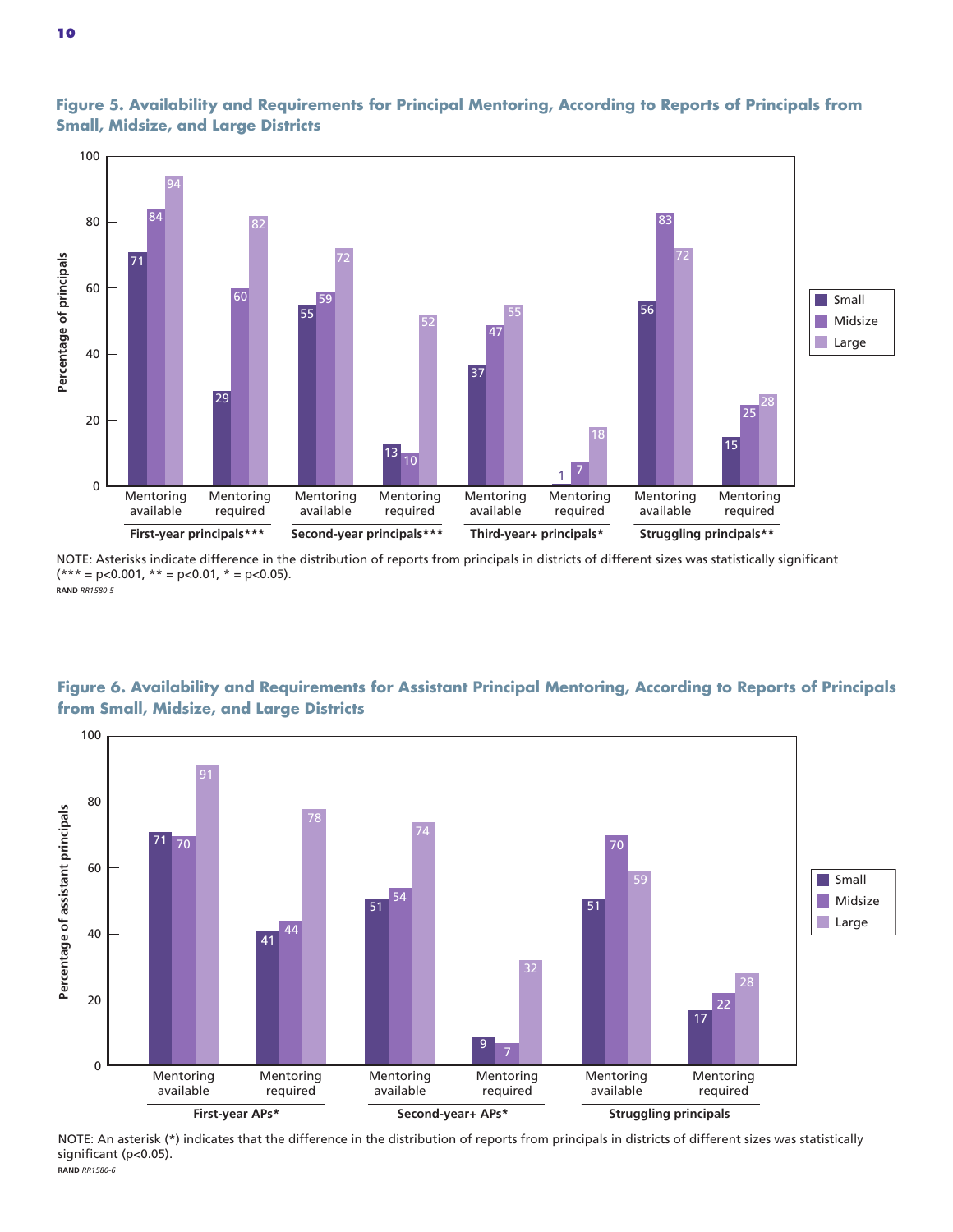school leaders, the frequency of that PD varied based on the size of the district in which they were working. For example, 73 percent of principals from large districts reported principal PD opportunities that occurred at least monthly, compared with only 53 percent of those from midsize districts and 32 percent of principals in small districts. Furthermore, a very small percentage of school leaders from large districts (just 3 percent) and no school leaders in midsize districts reported not having any available principal-specific PD, compared with almost one-quarter of respondents from small districts (see Figure 7).

School leaders in larger districts also reported more district-provided PD opportunities during the summer compared with those in smaller districts. Although 94 percent of school leaders from large districts, and 90 percent of those from midsize districts, reported being offered at least one day of PD in the summer by their district, somewhat lower percentages of school leaders from small districts (76 percent) reported at least one day of PD available for school leaders. Furthermore, 60 percent of principals in larger districts indicated their districts offered at least four days of summer PD for principals, compared with only 39 percent and 29 percent

#### **Figure 7. Availability of Professional Development for Principals, According to Principal Responses from Small, Midsize, and Large Districts**



NOTE: The difference in the distribution of reports from principals in districts of different sizes was statistically significant (p<0.001). **RAND** *RR1580-7*

of school leaders from midsize and small districts, respectively (see Figure 8).

These differences between larger and smaller districts—in terms of available principal-specific PD—carried over into actual participation in summer PD as well. For example, 97 percent of respondents in large districts, and 95 percent in midsize districts, reported attending summer PD hosted by their school district in the past year, compared with 77 percent in small districts (see Figure 9). We did not observe differences between larger and smaller districts in terms of participation in principal-specific PD offered during the school year, even though principals in smaller districts reported having less PD available to them during the school year. In other words, principals from districts of all sizes reported similar levels of participation in district-provided PD during a typical school year.

To briefly summarize across all the findings in this report: school leaders across the country generally received some level of support from their school districts and particularly valued support focused on instruction. However, the reported level of availability varied across districts of different sizes. We provide further conclusions and implications in the next section.

#### **Figure 8. Availability of Summer Professional Development for Principals, According to Reports of Principals from Small, Midsize, and Large Districts**



NOTE: The difference in the distribution of reports from principals in districts of different sizes was statistically significant ( $p<0.001$ ). Some numbers do not add up to 100% because of rounding. **RAND** *RR1580-8*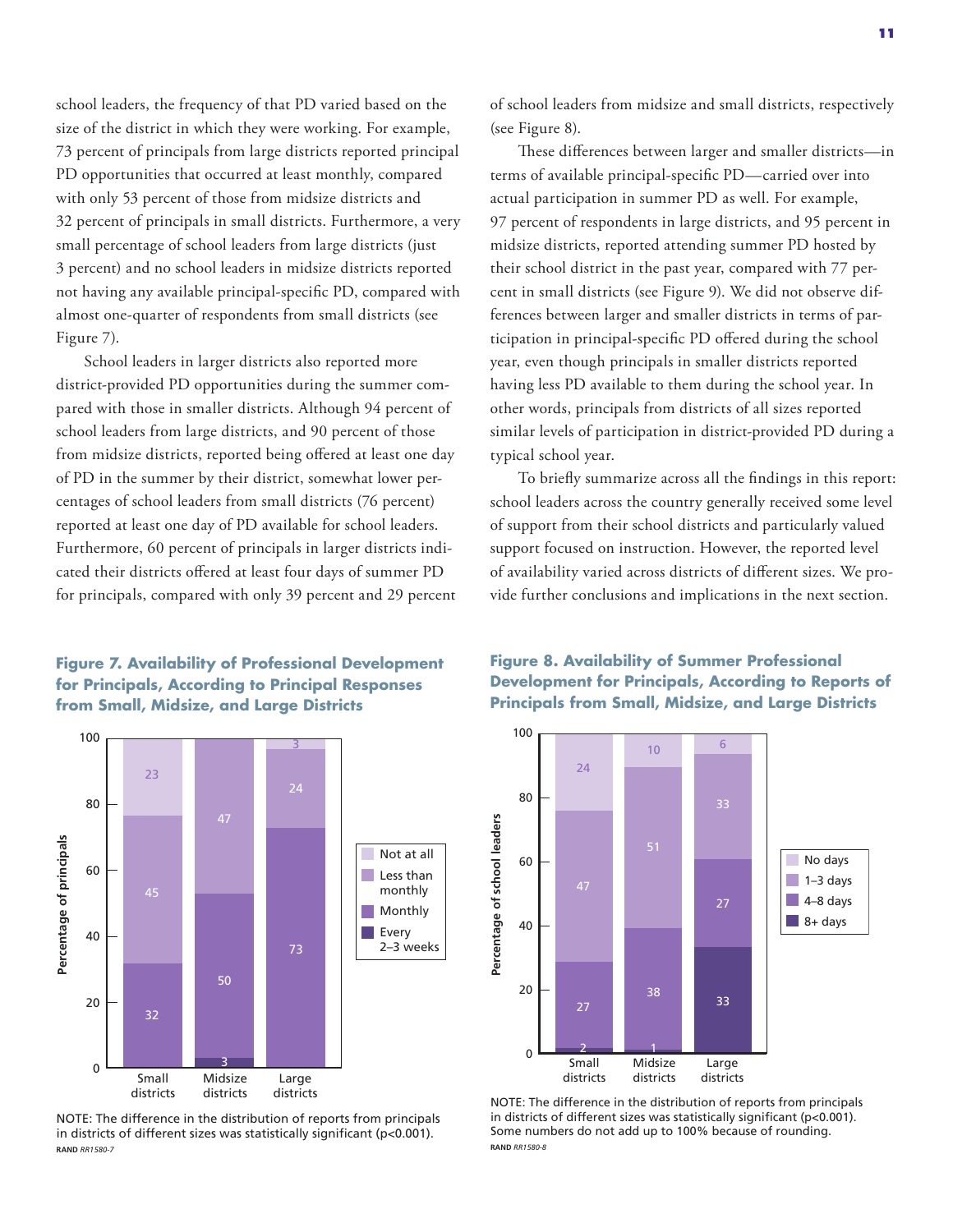

**Figure 9. Participation in Principal-Specific Professional Development During the School Year and Summer, According to Reports from Principals from Small, Midsize, and Large Districts**

NOTE: Asterisks (\*\*) indicate the difference in the distribution of reports from principals in districts of different sizes was statistically significant (p<0.01). Some numbers do not add up to 100% because of rounding. **RAND** *RR1580-9*

#### **CONCLUS ION**

As the work of school administrators is increasingly seen as vital to student academic success, the importance of robust and multifaceted on-the-job supports for school leaders is unquestionable. Support for school leaders is often the domain of the school district (Mitgang, Gill, and Cummins, 2013), so it is useful to query the extent to which support structures vary in quantity and quality across districts.

According to our survey, school districts provided principals with a variety of on-the-job supports, including supervision, mentoring, and PD during the school year and over the summer. The finding that almost all principals received at least some form of on-the-job support, with many receiving a full suite of assistance from their school districts (regular contact with supervisors and district-provided mentoring and PD specifically for principals), should come as good news, given the increasing challenge and complexity of school leaders' work. Additionally, many school leaders generally perceived the supports they received to be valuable, particularly when these supports focused on improving teacher instruction. This finding aligns with prior empirical work showing that formal, district-provided, principal-specific PD was particularly useful for principals' development (Grissom and Harrington, 2010). Furthermore, almost all respondents reported the availability

of at least some form of support for school leaders, regardless of school size, poverty level, and grade level.

However, the prevalence of support was uneven across school districts of different sizes. Specifically, principals from larger districts indicated greater supervisory communication in general, as well as a greater focus on instruction during the time they spent with their supervisor, compared with their peers from smaller districts. This greater focus on instruction in larger school districts may be explained somewhat by the differences in central office structure and the level of instructional focus of specialized supervisory staff (Honig, 2012), especially considering the high percentages of principals in larger districts reporting that their supervisor was someone other than their superintendent. In addition, school leaders from larger districts reported greater availability of formal, district-provided mentoring and principal-focused PD for themselves and their APs.

Our findings align with previous research showing that large school districts are more likely to offer on-the-job supports, including performance evaluations, mentoring, and PD (Mitgang, Gill, and Cummins, 2013). These on-the-job supports are likely to complement recruitment and preservice supports for school leaders. In contrast, recruitment of highly qualified school leaders is particularly challenging in small, often rural districts, which may be forced to hire individuals with little or no experience in school administration (Pijanowski, Hewitt, and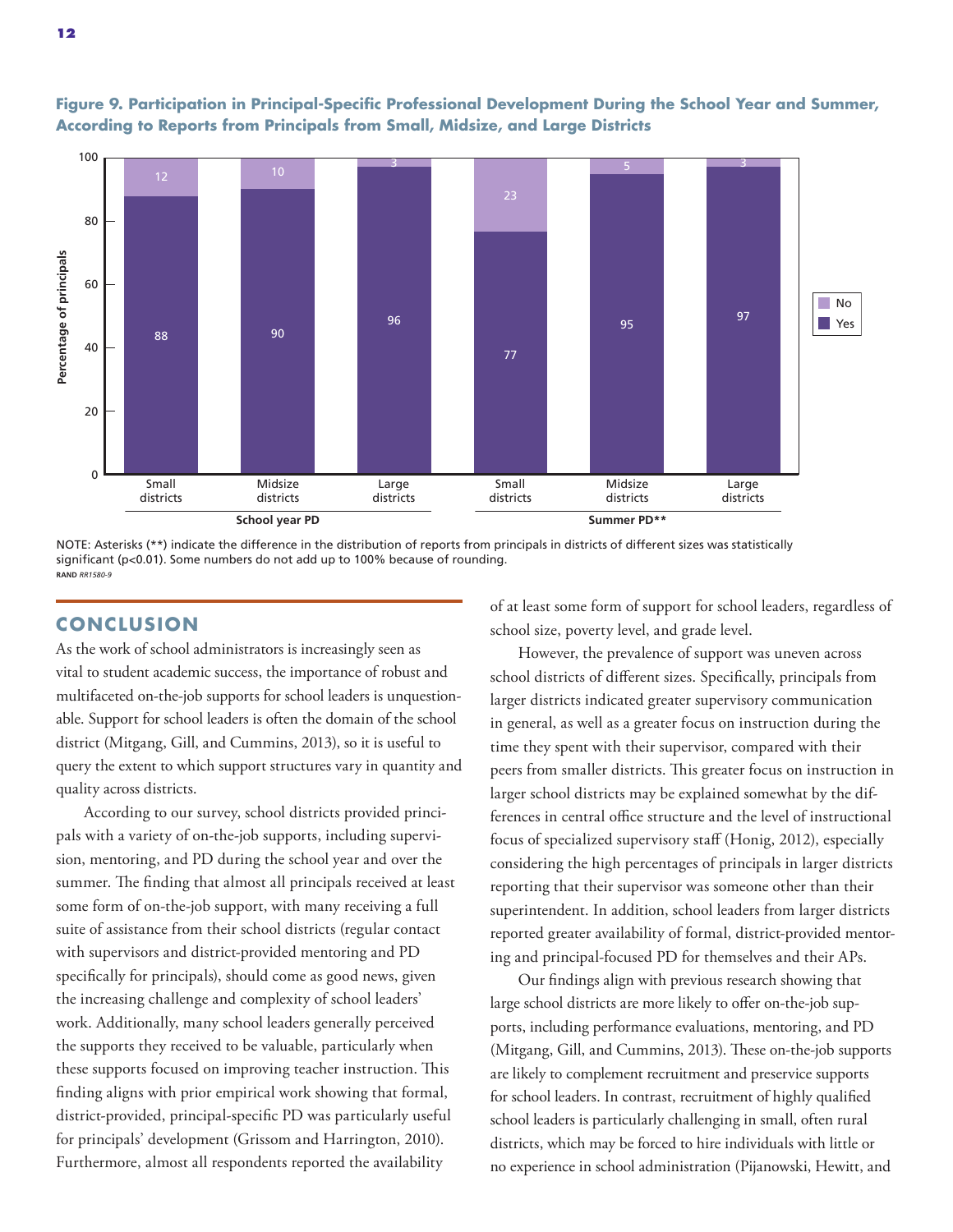Brady, 2009). This reality makes on-the-job support all the more imperative in smaller districts (Canales, Tejeda-Delgado, and Slate, 2008; Salazar, 2007).

We should highlight two key limitations of this report. First, we do not know the extent to which school leaders may receive alternative sources of support and PD apart from what their district provides because our survey items only focused on districtprovided supports. For example, school leaders may use their summer months to develop their expertise by taking leadership courses sponsored by universities or professional associations, and principals may be involved in formal or informal peer networks that do not fall under the umbrella of official, district-provided "opportunities to learn," as described by Spillane et al. (2009). Second, the findings are based on a relatively small sample of principals. This limitation not only inhibits us from being able to conduct complex multivariate analyses to account for potential confounders and idiosyncrasies of the respondents, it also threatens our ability to generalize the findings to the larger population of principals across the country. Nonetheless, we believe these findings represent a reasonable demonstration of patterns of school-leader support that are likely to inform further inquiry among educational researchers and practitioners.

#### **Implications**

Although almost all school districts appear to be providing some sort of on-the-job support for principals, the results of our survey suggest that districts could do more to consistently support principals' roles as instructional leaders, particularly considering the value that principals place upon such support. In addition, smaller school districts may need more support to mitigate capacity limitations related to central office staffing, budget, and geography that may curb their ability to provide comprehensive support for principals and vice principals

(Duncan and Stock, 2010). For example, districts could be provided with support to utilize online platforms for supervisory contact in remote areas where in-person supervision, mentoring, or PD may be costly or difficult. Also, policymakers and state and district leaders could place more priority on developing or expanding support available through multidistrict consortia and cooperatives through efforts like the federallyfunded Appalachian Renaissance Initiative in Kentucky and the work of numerous multidistrict consortia in rural New York state that utilizes regional ties to support school leaders through peer support and joint PD opportunities. This type of interdistrict collaboration might be particularly important in areas with limited central office staff so that the superintendent is not expected to carry the full burden of school-leader supervision.

In addition, these findings underscore the importance of principal supports that are focused on instructional leadership. Maintaining an instructional focus may be difficult for principal supervisors in smaller districts because they are often superintendents with many other responsibilities, whereas supervisors in larger districts—who are often not superintendents—may be able to focus more fully on supporting principals. State and district policymakers, as well as researchers, should investigate new and innovative ways for school leaders in small districts to receive the strong, instruction-focused supports of their peers in larger districts through both differentiated support within districts and—potentially—networks of peer support.

Moving forward, it will be important for policymakers and researchers to query not only the presence and quantity of school-leader supports, but also the topics covered and the perceived quality of those supports. By investing in the development and maintenance of longitudinal, nationally representative data sources such as the ASLP, we hope to continue to track these important questions with increasingly large samples over time and across a variety of contexts.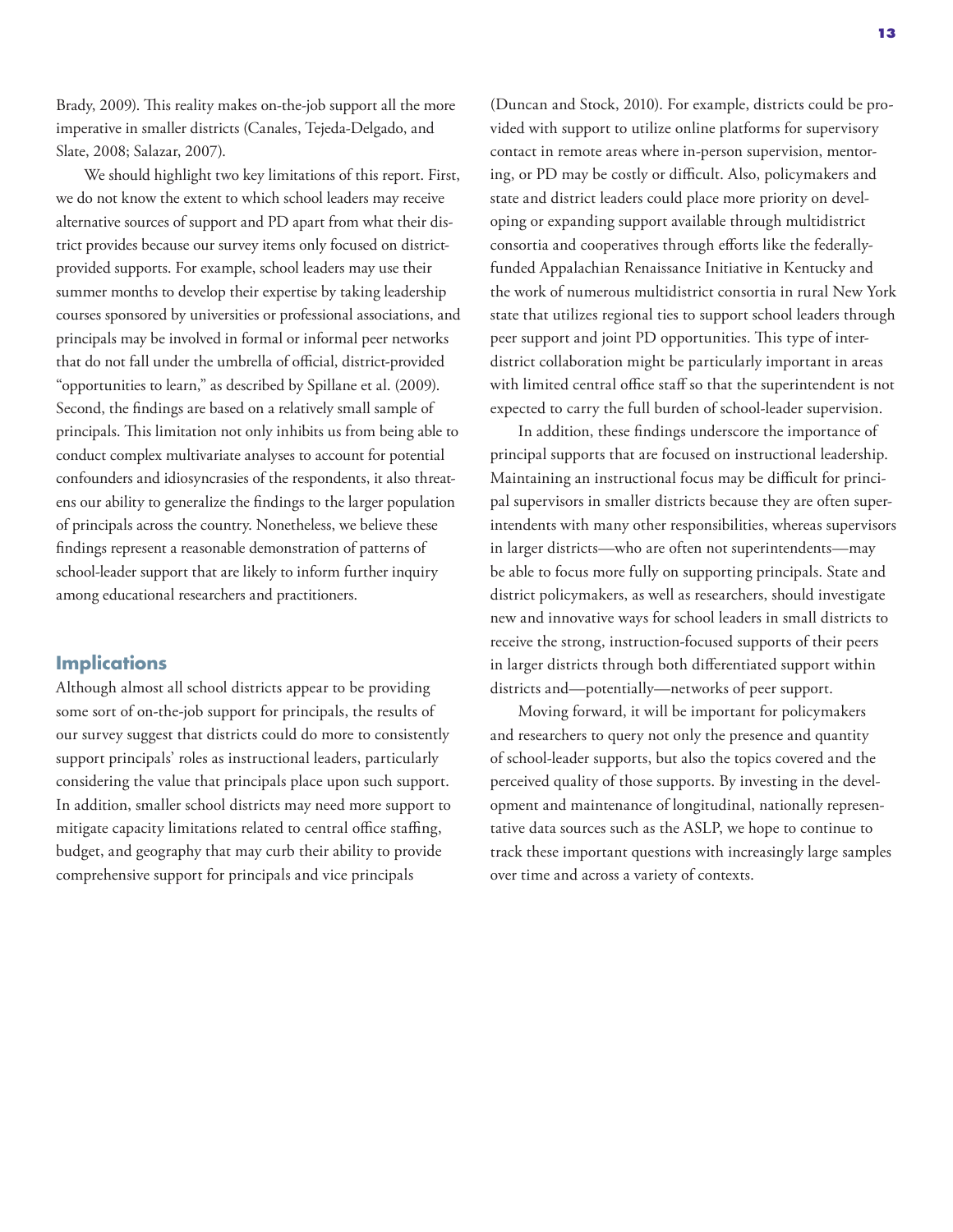#### **NOTES**

 $^{\rm 1}$  Our survey (see the Appendix) specifically asked principals about three types of support that are commonly mentioned in the research literature supervision, mentoring/coaching (hereafter referred to as mentoring), and PD. The survey did not provide a definition of these terms for the respondents, so we acknowledge there may be some variation in principals' understanding of what constitutes each particular form of support.

 $^2$  Panelists were selected based on the random selection of schools from a nationally representative sampling pool that was stratified based on grade span, school size, free and reduced-price lunch (FRL) rate, local population density, and geographic region. Principals from selected schools were then recruited to join the panel via multiple modes of communication. For more information, see RAND Education (undated).

 $\rm{^3}$  Weighting, which accounts for differential sampling and nonresponse, was used to produce results that are representative of the larger population of U.S. school leaders and those in each state sample. Weighting for ASLP involved modeling selection probabilities (i.e., what is the chance that this individual was contacted for inclusion into the panel?) and response probabilities (given that they were selected, what is the probability that they responded?). Since the ASLP is still is only one year old, we do not yet have panel attrition to account for, so we focused on nonresponse in our weighting strategy. To calculate the weights, a model was used that incorporates characteristics such as school level, region, size, and eligibility rate of FRL. Analyses were conducted in R (R Core Team, 2015), and all estimates and standard errors were adjusted for weighting using the R packages *weights* (Pasek, 2014), *questionr* (Barnier, Briatte, and Larmarange, 2015), and *descr* (Aquino, 2015).

4 Several different strategies were tested, including splitting the sample into two groups based on the median value of district enrollment (approximately 5,000), as well as several other cutpoints near the median. Analyses based on these alternative cutpoints had similar results to those presented here, both in terms of the direction and magnitude of the associations.

 $5$  It is important to note that these subgroup differences may contribute to observed variation in principal responses that we present in this report, but concerns about clarity and sample size led us to limit our analyses to bivariate comparisons without including multiple control variables. This is an acknowledged methodological limitation of the study.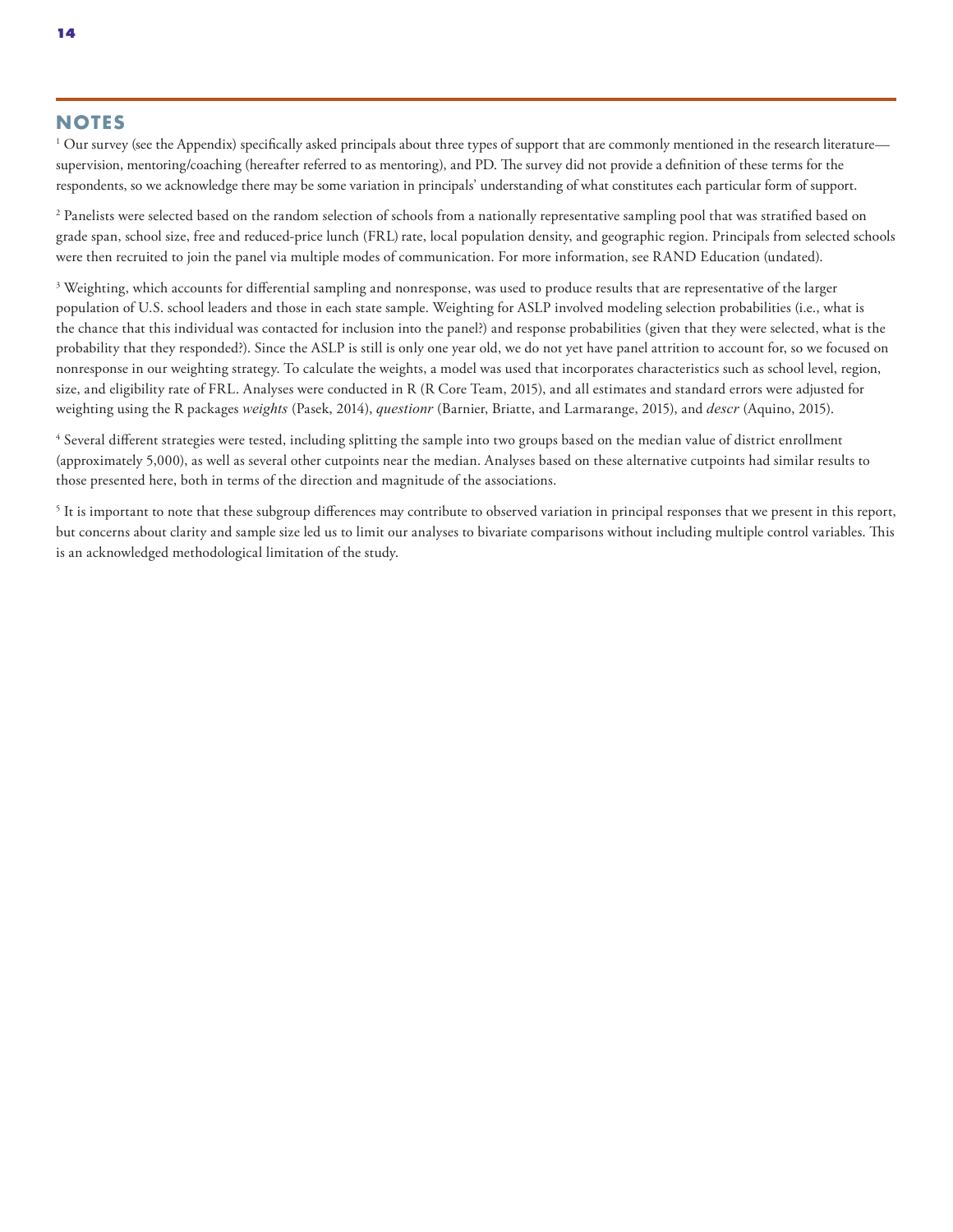#### **15**

# **APPENDIX: ASLP SURVEY INSTRUMENT**

All survey questions in this and subsequent sections refer to the *past school year (2014–2015)* unless otherwise noted. Questions that refer to "your district" are meant to take into account school districts, as well as charter management organizations.

- 1. What grades are included at the school where you serve as principal? Check all that apply. If you serve as principal in more than one school, please consider all the schools you lead when responding to this item and the remaining questions of the survey.
- Prekindergarten
- Kindergarten
- 1st
- 2nd
- 3rd
- $4th$
- 5th
- 6th
- $7th$
- 8th
- 9th
- $\cdot$  10th
- 11th
- $\cdot$  12th
- Ungraded
- 2. Did your district provide mentoring or coaching for principals during the past school year (2014–2015)? Check one response per row.

|                                           | Yes, mentoring or<br>coaching required<br>for all principals in<br>this group | Yes, mentoring or<br>coaching required<br>for some principals<br>in this group | Yes, mentoring or<br>coaching available<br>if requested or<br>suggested but not<br>required | No mentoring<br>available or<br>required |
|-------------------------------------------|-------------------------------------------------------------------------------|--------------------------------------------------------------------------------|---------------------------------------------------------------------------------------------|------------------------------------------|
| a. First-year principals                  |                                                                               |                                                                                |                                                                                             |                                          |
| b. Second-year principals                 |                                                                               |                                                                                |                                                                                             |                                          |
| c. Principals beyond their<br>second year |                                                                               |                                                                                |                                                                                             |                                          |
| d. Struggling principals                  |                                                                               |                                                                                |                                                                                             |                                          |

- 3. How frequently did mentors or coaches meet with principals in your district over the course of the school year?
- Less than monthly
- Monthly
- Every 2–3 weeks
- Weekly or more than weekly
- Frequency of meetings varies a great deal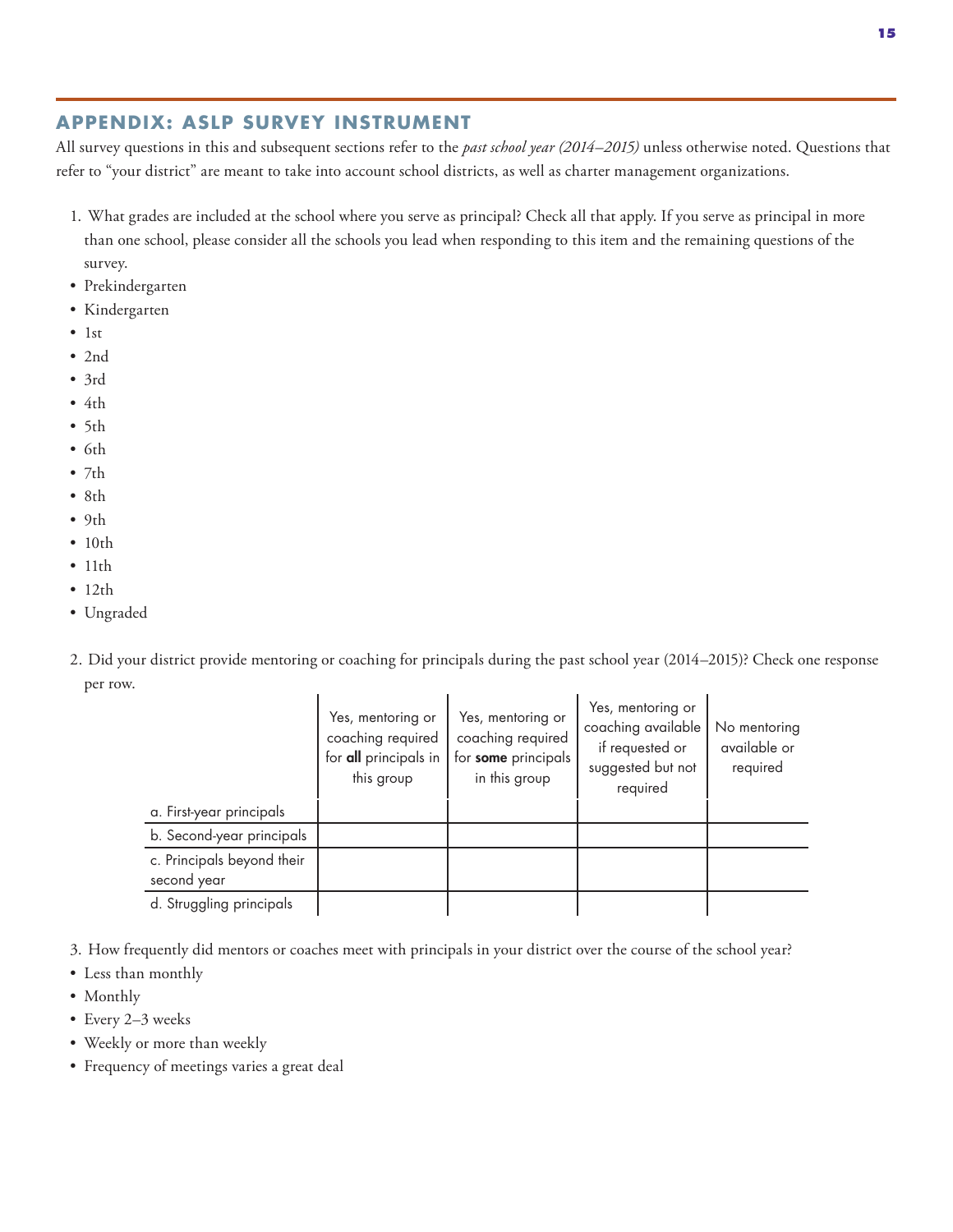- 4. To what extent did principal mentoring or coaching within your district during the past school year emphasize ways to improve teachers' instruction?
- Not at all
- To a limited extent
- Somewhat
- To a great extent
- I don't know
- 5. Did your district provide **you** with mentoring or coaching?
- No
- Yes—Less than monthly
- Yes—Monthly
- Yes—Every 2–3 weeks
- Yes—Weekly or more than weekly
- 6. How valuable was the mentoring or coaching provided to you by your district?
- Not at all valuable
- Slightly valuable
- Moderately valuable
- Very valuable
- 7. During the past school year (2014–2015), how frequently did your district provide professional development activities specifically for principals and distinct from those provided for teachers, other than mentoring or coaching?
- Not at all
- Less than monthly
- Monthly
- Every 2–3 weeks
- Weekly or more than weekly
- 8. During the past school year (2014–2015), did **you** participate in professional development activities specifically for principals and distinct from those provided for teachers, other than mentoring or coaching?
- No
- Yes—Less than monthly
- Yes—Monthly
- Yes—Every 2-3 weeks
- Yes—Weekly or more than weekly
- 9. How valuable was the professional development your district provided for principals this past school year (2014–2015), other than mentoring or coaching?
- Not at all valuable
- Slightly valuable
- Moderately valuable
- Very valuable
- Its value varies a great deal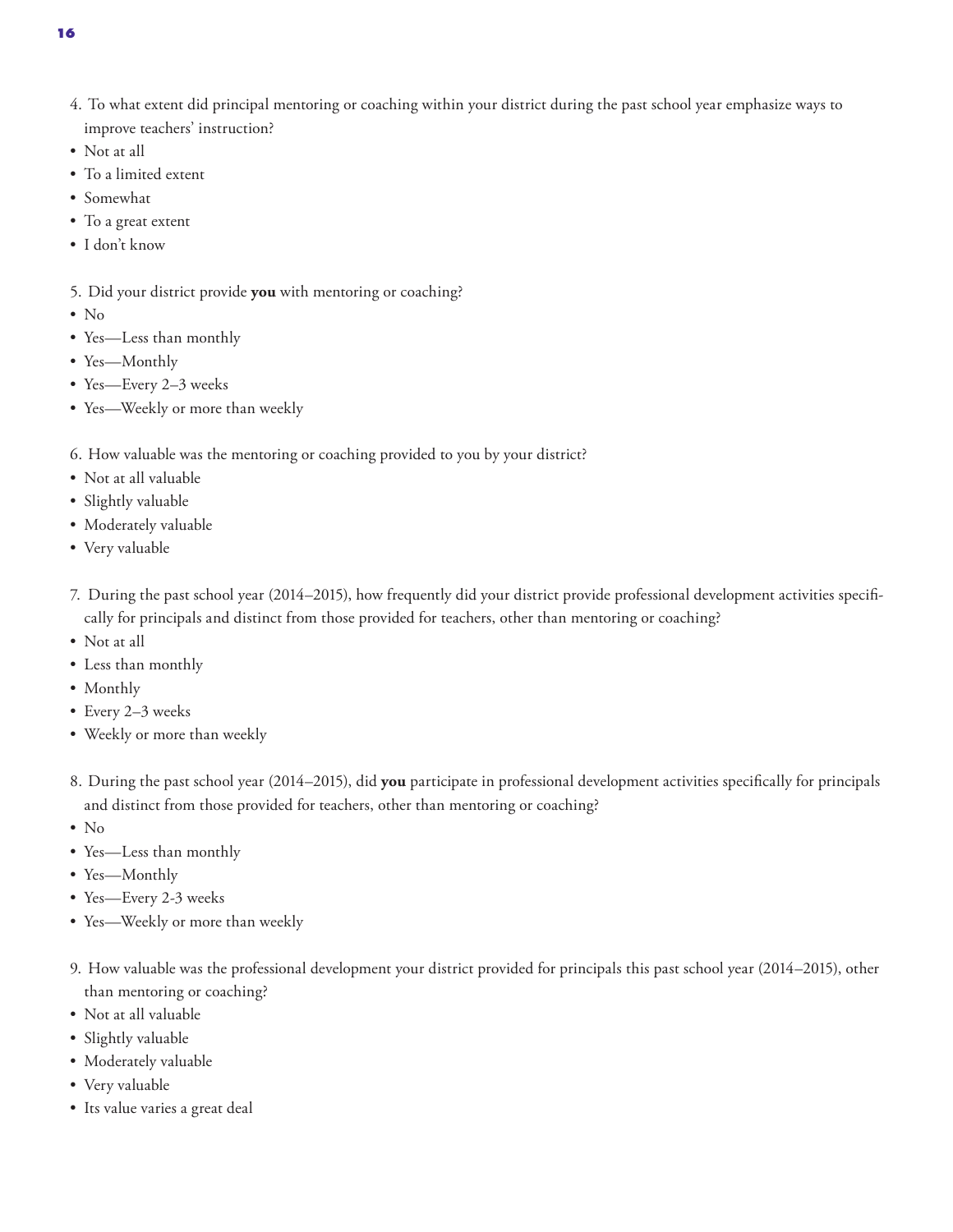- 10. If you had the opportunity to increase the time you spend in your district's professional development activities for principals, how would you prioritize that opportunity in relation to your other work?
- Not a priority
- Minor priority
- Moderate priority
- Major priority
- 11. During the previous summer (2014), how many days did your district provide professional development activities for principals distinct from those provided for teachers other than mentoring or coaching?
- No days
- Between 1 and 3 days
- Between 4 and 8 days
- More than 8 days
- 12. During the previous summer (2014), did **you** participate in district-provided professional development activities for principals distinct from those provided for teachers, other than mentoring or coaching?
- No
- Yes
- 13. How valuable was the professional development your district provided for principals during the previous summer (2014)?
- Not at all valuable
- Slightly valuable
- Moderately valuable
- Very valuable
- 14. Is your direct supervisor the district superintendent, or another person?
- Superintendent
- Another person (If selected, please provide that person's title.)
- 15. On average, how much time during the past school year (2014–2015) did you spend with your supervisor during a month, including meetings and communication with him or her?
- Less than one hour per month
- $\bullet$  1–2 hours
- 3–5 hours
- 6 or more hours
- 16. If you had the opportunity to increase the amount of time you spend with your supervisor, how would you prioritize that opportunity in relation to your other work?
- Not a priority
- Minor priority
- Moderate priority
- Major priority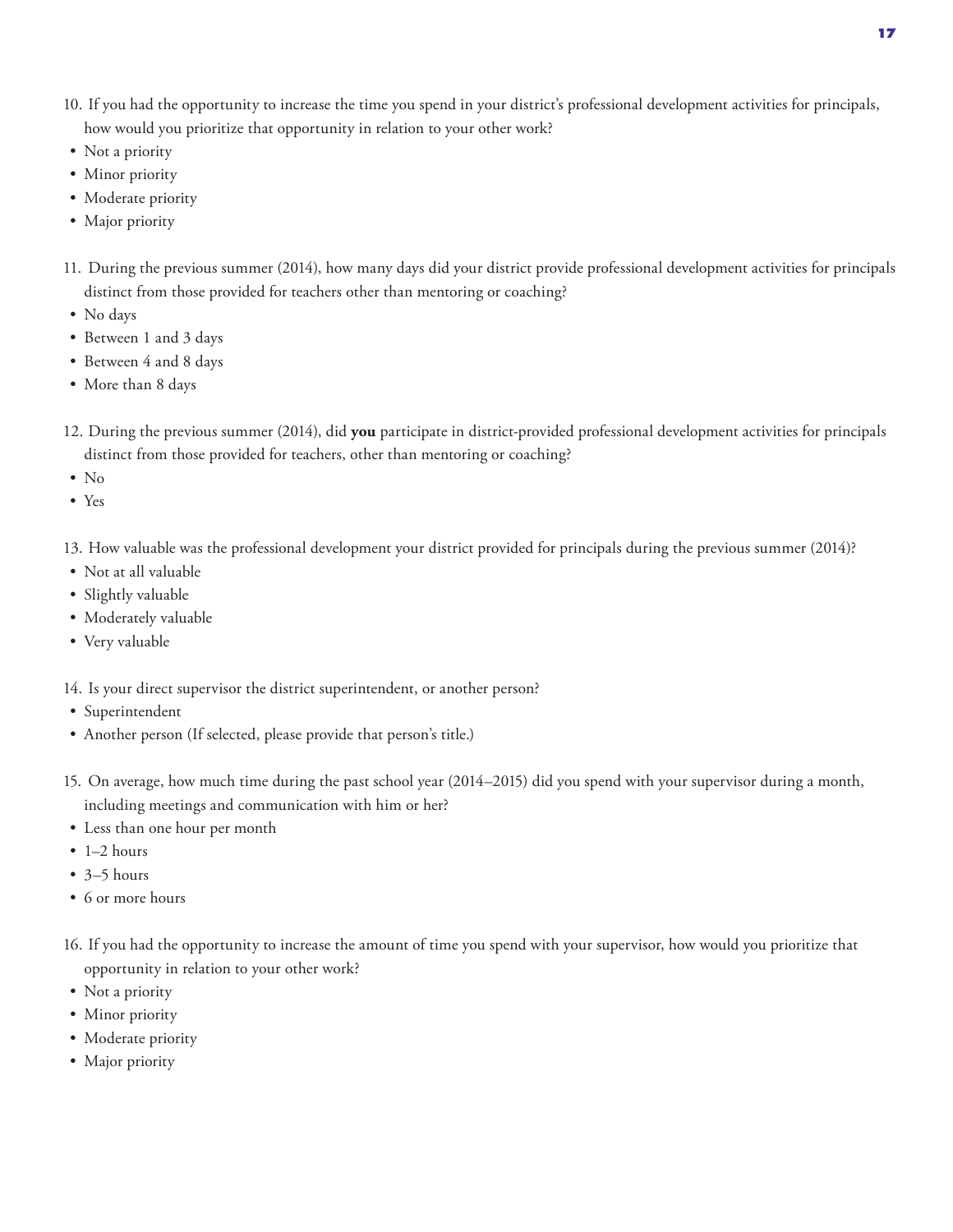- Not at all
- To a limited extent
- Somewhat
- To a great extent

18. Last year (2014–2015), how many assistant principal positions were there in your school?

- 0
- A fraction of a position
- 1
- 2
- 3
- More than 3
- 19. In your school, what proportion of the assistant principals' time—on average—was spent on improving instruction during the past year (2014–2015), excluding time spent on discipline-related activities?
- None
- Up to 10%
- 11–25%
- 26–50%
- 51–75%
- 76–100%
- 20. During the past school year (2014–2015), did your district provide mentoring or coaching for assistant principals (APs)? Check one response per row.

|                                   | Yes, mentoring<br>or coaching<br>required for <b>all</b><br>APs in this group | Yes, mentoring<br>or coaching<br>required for<br>some APs in<br>this group | Yes, mentoring<br>or coaching<br>available if<br>requested or<br>suggested but not<br>required | No<br>mentoring<br>available<br>or required | $NA$ -there<br>were no APs<br>in my district<br>last year |
|-----------------------------------|-------------------------------------------------------------------------------|----------------------------------------------------------------------------|------------------------------------------------------------------------------------------------|---------------------------------------------|-----------------------------------------------------------|
| a. First-year APs                 |                                                                               |                                                                            |                                                                                                |                                             |                                                           |
| b. APs beyond their<br>first year |                                                                               |                                                                            |                                                                                                |                                             |                                                           |
| d. Struggling APs                 |                                                                               |                                                                            |                                                                                                |                                             |                                                           |

- 21. How frequently did mentors or coaches meet with first-year assistant principals in your district during the past school year (2014–2015)?
- Less than monthly

- Monthly
- Every 2–3 weeks
- Weekly or more than weekly
- Frequency of meetings varies a great deal
- NA—we don't have mentors or coaches for first-year assistant principals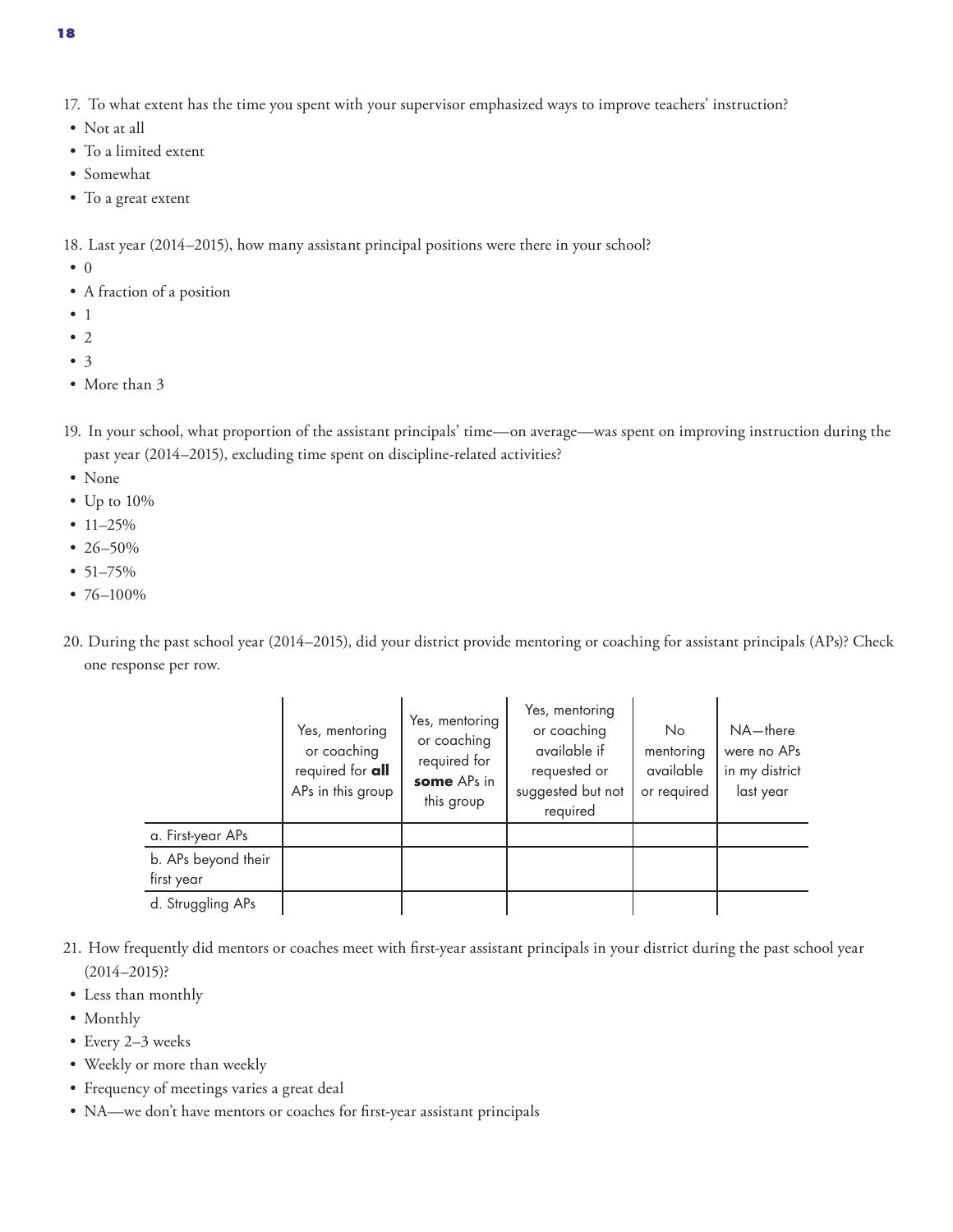22. Was the mentor or coach for an assistant principal typically the principal of the assistant principal's school?

- No
- Sometimes
- Yes

23. To what extent do assistant principal mentors or coaches typically have the skills to provide high-quality mentoring/coaching?

- Never
- Rarely
- Sometimes yes and sometimes no
- Almost always
- Always
- I don't know
- 24. To what extent did assistant principal mentoring or coaching within your district during the past school year (2014–2015) emphasize ways to improve teachers' instruction?
- Not at all
- To a limited extent
- Somewhat
- To a great extent
- I don't know
- 25. During the past school year (2014–2015), how frequently did your district provide professional development activities specifically for first-year assistant principals, other than mentoring or coaching?
- Not at all
- Less than monthly
- Monthly
- Every 2–3 weeks
- Weekly or more than weekly
- 26. Some schools have a "teacher leader" position (for example, an "instructional coach," "learning coach," "master teacher," or another title), defined as working with classroom teachers to improve their instructional and classroom practice, with reduced or no time assigned to classroom teaching. Last year (2014–2015), how many teacher leader positions were there at your school?
- 0
- A fraction of a position
- 1
- $\bullet$  2
- 3
- 4
- 5
- 6
- 7
- 8
- More than 8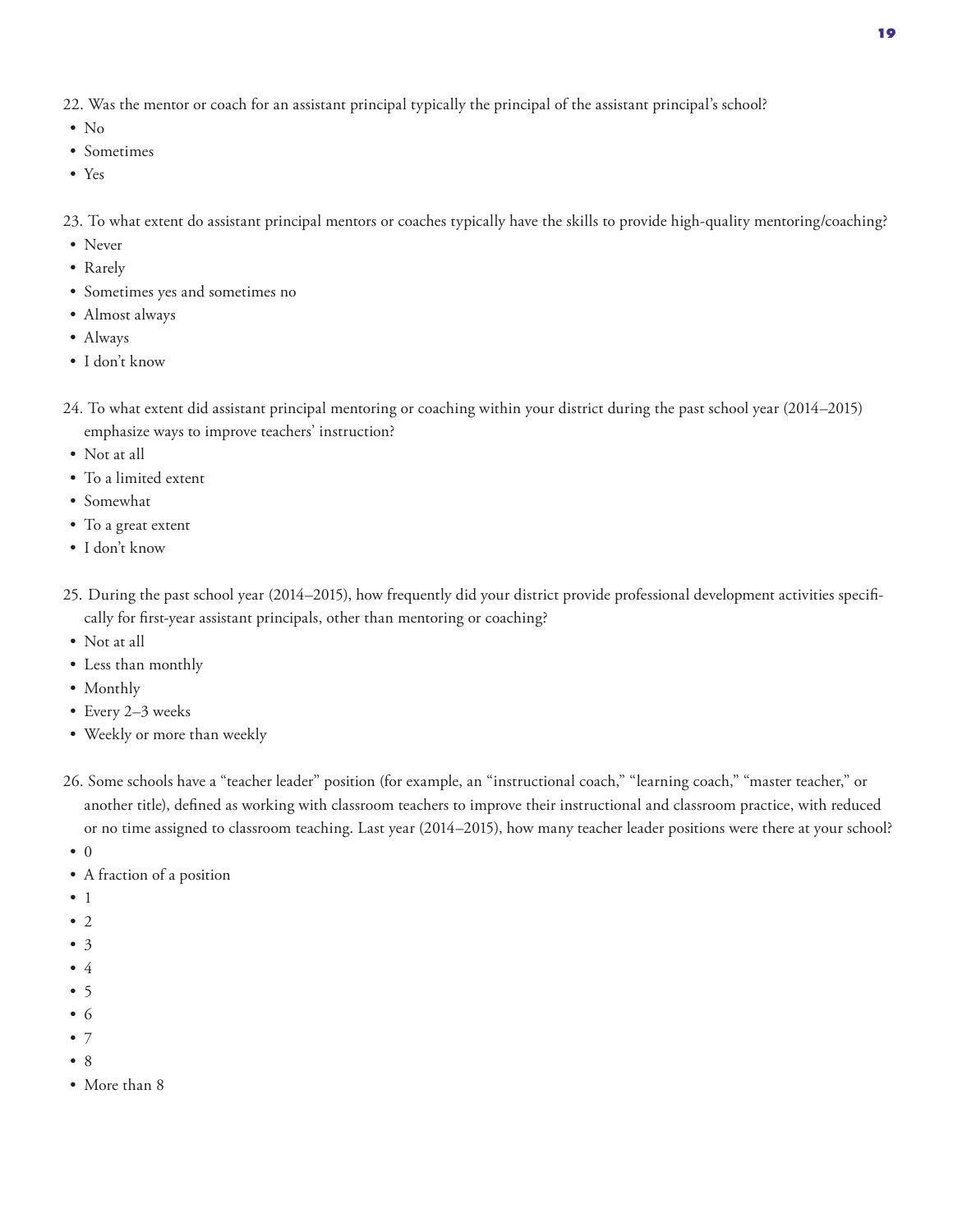**20**

- 27. Did your district or school provide mentoring or coaching for first-year teacher leaders during the past school year (2014–2015)?
- No
- Sometimes
- Yes
- 28. How frequently did mentors or coaches meet with first-year teacher leaders in your district during the past school year (2014–2015)?
- Less than monthly
- Monthly
- Every 2–3 weeks
- Weekly or more than weekly
- Frequency of meetings varies a great deal
- 29. Is the mentor or coach for a teacher leader typically the principal or assistant principal of the teacher leader's school?
- No
- Sometimes
- Yes
- 30. During the past school year (2014–2015), how frequently did your district or school provide professional development activities specifically for first-year teacher leaders, other than mentoring or coaching?
- Not at all
- Less than monthly
- Monthly
- Every 2–3 weeks
- Weekly or more than weekly
- 31. In your school, did you meet with a "leadership team" or other designated group of school staff members during the past school year (2014–2015) to discuss school improvement and related administrative topics?
- No
- Yes
- 32. Did the assistant principal(s) participate in this group?
- All assistant principals participated
- Some but not all assistant principals participated
- No assistant principals participated
- Not applicable—There are no assistant principals at my school.
- 33. Did the teacher leader(s) participate in this group?
- All teacher leader(s) participated
- Some but not all teacher leaders participated
- No teacher leaders participated
- Not applicable—There are no teacher leaders at my school.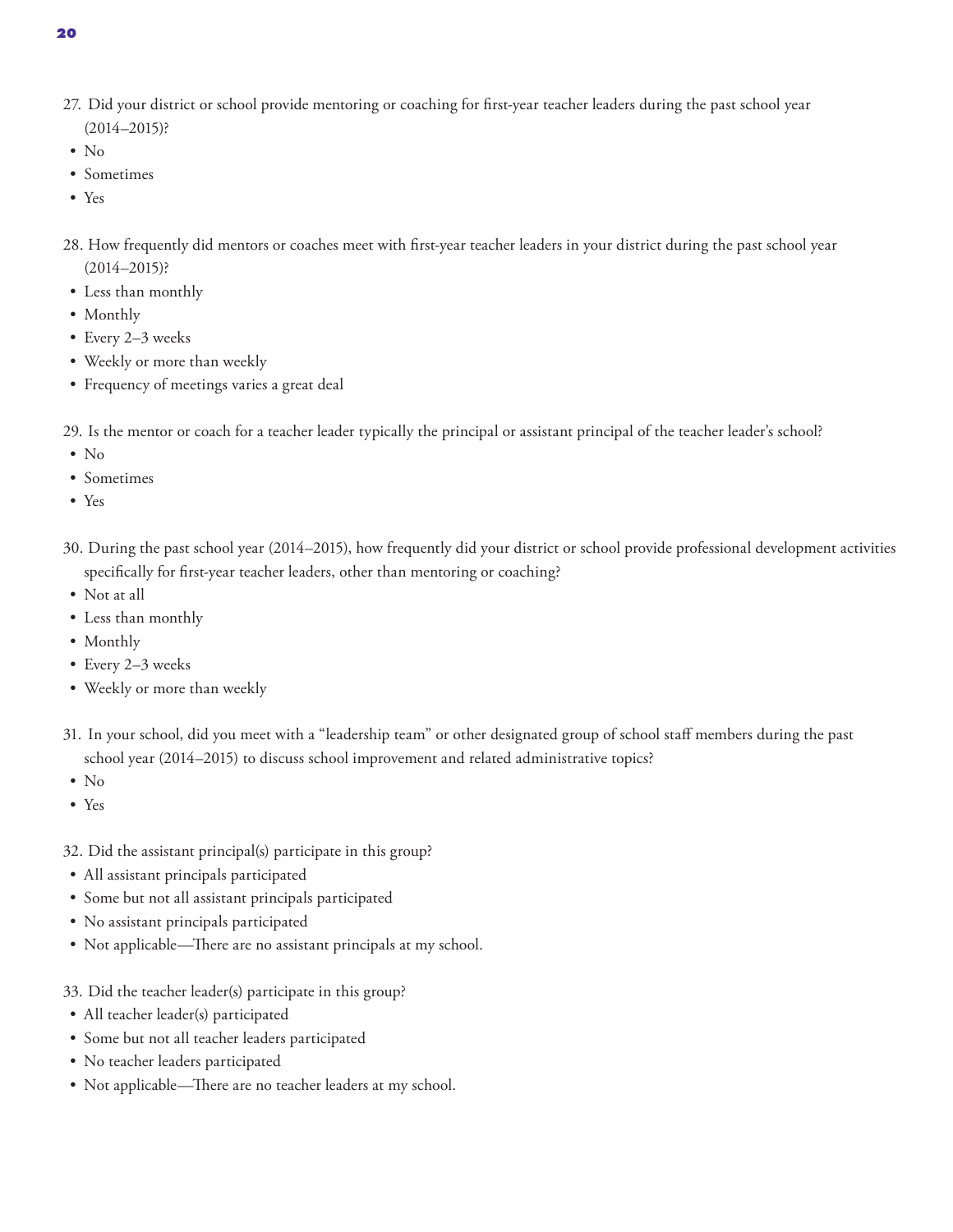- 34. How frequently did the "leadership team" meet during the past year?
- Less than monthly
- Monthly
- Every 2–3 weeks
- Weekly or more than weekly
- Frequency of meetings varies a great deal
- 35. During the past school year (2014–2015), how frequently did your district allocate or provide time for **teachers'** professional development activities other than regular faculty meetings within your school, as in a regularly scheduled schoolwide professional development meeting and/or meetings within their grade level or a formal Professional Learning Community within your school?
- Not at all
- Less than monthly
- Monthly
- Every 2–3 weeks
- Weekly or more than weekly
- Frequency of meetings varies a great deal

36. In your opinion, how valuable were these meetings for improving teachers' instruction?

- Not at all valuable
- Slightly valuable
- Moderately valuable
- Very valuable
- Their value varies a great deal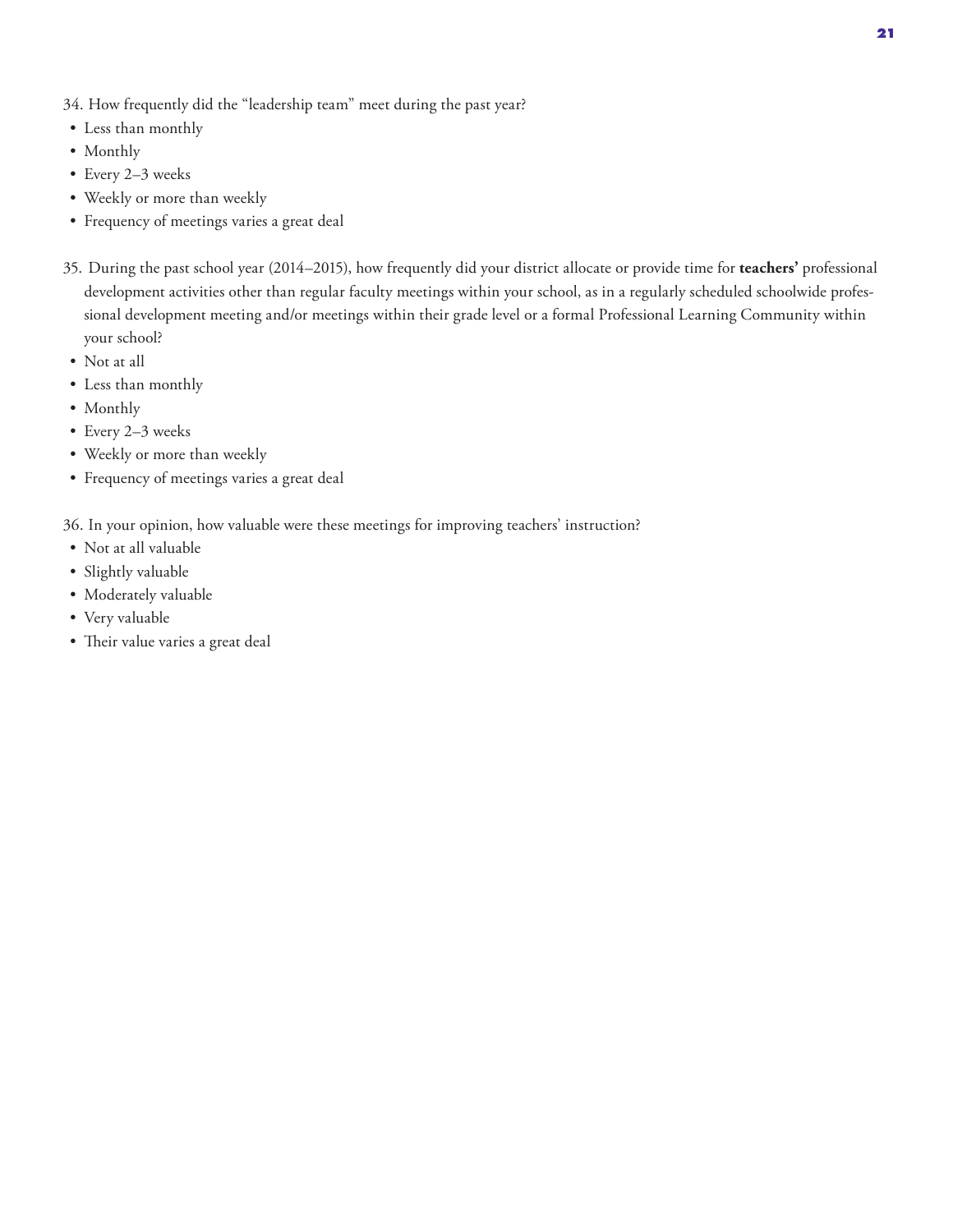#### **REFERENCES**

Aquino, J., *Descr: Descriptive Statistics*, R package version 1.1.2, 2015. As of April 27, 2016: http://CRAN.R-project.org/package=descr

Alvoid, L., and W. L. Black, *The Changing Role of the Principal: How High-Achieving Districts Are Recalibrating School Leadership*, Washington, D.C.: Center for American Progress, 2014. As of April 27, 2016: https://cdn.americanprogress.org/wp-content/uploads/2014/06/PrincipalPD-FINAL.pdf

Aritomi, P., J. Coopersmith, and K. Gruber, *Characteristics of Public School Districts in the United States: Results from the 2007–08 Schools and Staffing Survey*, Washington, D.C.: National Center for Education Statistics, NCES 2009-320, 2009.

Augustine, C. H., G. Gonzalez, G. S. Ikemoto, J. Russell, G. L. Zellman, L. Constant, J. Armstrong, and J. W. Dembosky, *Improving School Leadership: The Promise of Cohesive Leadership Systems*, Santa Monica, Calif.: RAND Corporation, MG-885-WF, 2009. As of April 27, 2016: http://www.rand.org/pubs/monographs/MG885.html

Barnier, J., F. Briatte, and J. Larmarange, *Questionr: Functions To Make Surveys Processing Easier,* R package version 0.4.3, 2015. As of April 27, 2016: http://CRAN.R-project.org/package=questionr

Bottoms, G., and K. O'Neill, *Preparing a New Breed of School Principals: It's Time for Action,* Atlanta, Ga.: Southern Regional Education Board, 2001. As of April 27, 2016:

http://www.wallacefoundation.org/knowledge-center/school-leadership/principal-training/Pages/Preparing-a-New-Breed-of-School-Principals.aspx

Branch, G. F., E. A. Hanushek, and S. G. Rivkin, *Estimating the Effect of Leaders on Public Sector Productivity: The Case of School Principals*, Washington, D.C.: National Center for Analysis of Longitudinal Data in Education Research (CALDER), Working Paper 66, 2012. As of April 27, 2016: http://ideas.repec.org/p/nbr/nberwo/17803.html

Canales, M. T., C. Tejeda-Delgado, and J. R. Slate, "Leadership Behaviors of Superintendents/Principals in Small, Rural School Districts in Texas," *The Rural Educator*, Spring 2008, pp. 1–7.

Cook, C., F. Heath, and R. L. Thompson, "A Meta-Analysis of Response Rates in Web- or Internet-Based Surveys," *Educational and Psychological Measurement*, Vol. 60, No. 6, 2000, pp. 821–836.

Darling-Hammond, L., M. LaPointe, D. Meyerson, and M. T. Orr, *Preparing School Leaders for a Changing World: Lessons from Exemplary Leadership Development Programs*, Palo Alto, Calif.: Stanford Educational Leadership Institute, 2007.

Doyle, D., and G. Locke, *Lacking Leaders: The Challenges of Principal Recruitment, Selection, and Placement,* Washington, D.C.: Thomas B. Fordham Institute, 2014.

Duncan, H. E., and M. J. Stock, "Mentoring and Coaching Rural School Leaders: What Do They Need?" *Mentoring & Tutoring: Partnership in Learning*, Vol. 18, No. 3, 2010, pp. 293–311.

Fink, E., and L. Resnick, "Developing Principals as Instructional Leaders," *Phi Delta Kappan*, Vol. 82, No. 8, 2001, pp. 1–28.

Fry, B., G. Bottoms, K. O'Neill, and A. Jacobson, *Progress Being Made in Getting a Quality Leader in Every School*, Atlanta, Ga.: Southern Regional Education Board, 2004.

Grissom, J. A., and J. R. Harrington, "Investing in Administrator Efficacy: An Examination of Professional Development as a Tool for Enhancing Principal Effectiveness," *American Journal of Education*, Vol. 116, No. 4, 2010, pp. 583–612.

Grissom, J. A., D. Kalogrides, and S. Loeb, *Using Student Test Scores to Measure Principal Performance*, Cambridge, Mass.: National Bureau of Economic Research, Working Paper No. 18568, 2012. As of April 27, 2016: http://www.nber.org/papers/w18568

Hill, J., "The Rural School Principalship: Unique Challenges, Opportunities," *NASSP Bulletin*, October 1993, pp. 77–81.

Honig, M. I., "District Central Office Leadership as Teaching: How Central Office Administrators Support Principals' Development as Instructional Leaders," *Educational Administration Quarterly*, Vol. 48, No. 4, 2012, pp. 733–774.

Jacob, R. T., and B. Jacob, "Prenotification, Incentives, and Survey Modality: An Experimental Test of Methods to Increase Survey Response Rates of School Principals," *Journal of Research on Educational Effectiveness*, Vol. 5, No. 4, 2012, pp. 401–418.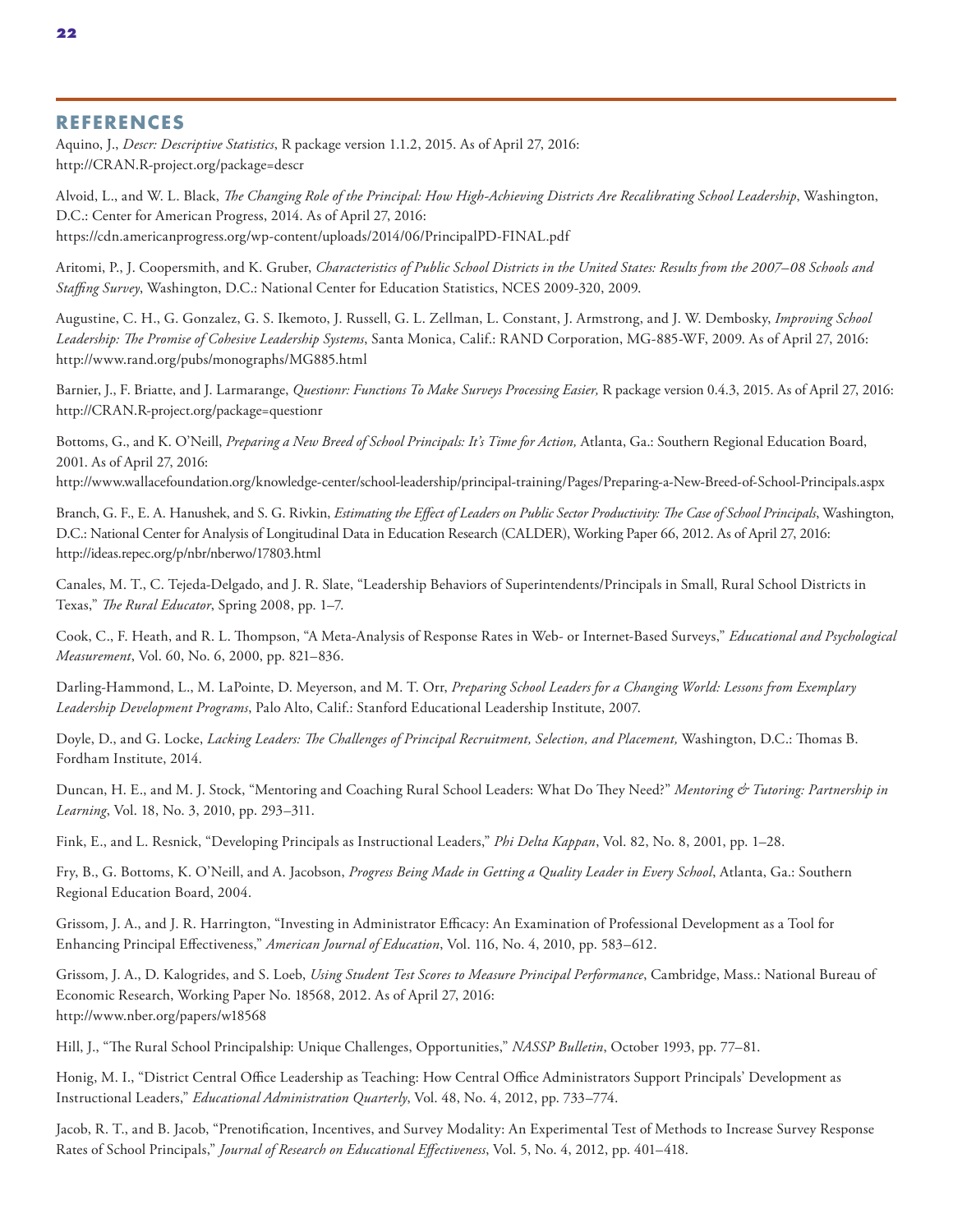Leithwood, K., K. S. Louis, K. Wahlstrom, S. Anderson, B. Mascall, and M. Gordon, "How Successful Leadership Influences Student Learning: The Second Installment of a Longer Story," in A. Hargreaves, A. Lieberman, M. Fullan, and D. Hopkins, eds., *Second International Handbook of Educational Change,* Dordrecht: Springer Netherlands, 2009, pp. 611–629.

Louis, K. S., K. Leithwood, K. L. Wahlstrom, S. Anderson, et al., *Learning from Leadership: Investigating the Links to Improved Student Learning*, Minneapolis, Minn.: University of Minnesota, 2010. As of April 27, 2016: http://www.wallacefoundation.org/knowledge-center/school-leadership/key-research/Pages/ Investigating-the-Links-to-Improved-Student-Learning.aspx

Mitgang, L., J. Gill, and H. J. Cummins, *Districts Matter: Cultivating the Principals Urban Schools Need*, New York: Wallace Foundation, 2013.

Pasek, J., *Weights: Weighting and Weighted Statistics,* R package version 0.80, 2014. As of April 27, 2016: http://CRAN.R-project.org/package=weights

Peterson, K., "The Professional Development of Principals: Innovations and Opportunities," *Educational Administration Quarterly*, Vol. 38, No. 2, 2002, pp. 213–232.

Pijanowski, J. C., P. M. Hewitt, and K. P. Brady, "Superintendents' Perceptions of the Principal Shortage," *NASSP Bulletin*, Vol. 93, No. 2, 2009, pp. 85–95.

R Core Team, *R: A Language and Environment for Statistical Computing,* Vienna, Austria: R Foundation for Statistical Computing, 2015. As of April 27, 2016:

https://www.R-project.org/

RAND Education, *The American Teacher Panel and The American School Leader Panel*, website, Santa Monica, Calif.: RAND Corporation, undated. As of April 27, 2016:

http://www.rand.org/education/projects/atp-aslp.html

Salazar, P. S., "The Professional Development Needs of Rural High School Principals: A Seven-State Study," *The Rural Educator*, Vol. 28, No. 3, 2007, pp. 20–27.

Spillane, J. P., K. Healey, and L. Mesler Parise, "School Leaders' Opportunities to Learn: A Descriptive Analysis from a Distributed Perspective," *Educational Review*, Vol. 61, No. 4, 2009, pp. 407–432.

Spiro, J., M. Mattis, and L. Mitgang, *Getting Principal Mentoring Right: Lessons from the Field*, New York: The Wallace Foundation, 2007.

Supovitz, J., P. Sirinides, and H. May, "How Principals and Peers Influence Teaching and Learning," *Educational Administration Quarterly*, Vol. 46, No. 1, 2010, pp. 31–56.

Turnbull, B. J., D. L. Riley, and J. R. MacFarlane, *Building a Stronger Principalship*, Vol. 2: *Cultivating Talent Through a Principal Pipeline*, Washington, D.C.: Policy Study Associates, Inc., December 2013. As of April 27, 2016: http://www.wallacefoundation.org/knowledge-center/school-leadership/principal-training/Documents/ Building-a-Stronger-Principalship-Vol-2-Cultivating-Talent-in-a-Principal-Pipeline.pdf

———, *Building a Stronger Principalship*, Vol. 3: *Districts Taking Charge of the Principal Pipeline*, Washington, D.C.: Policy Study Associates, Inc., January 2015. As of April 27, 2016:

http://www.wallacefoundation.org/knowledge-center/school-leadership/principal-training/ Documents/Building-a-Stronger-Principalship-Vol3-Districts-Taking-Charge.pdf